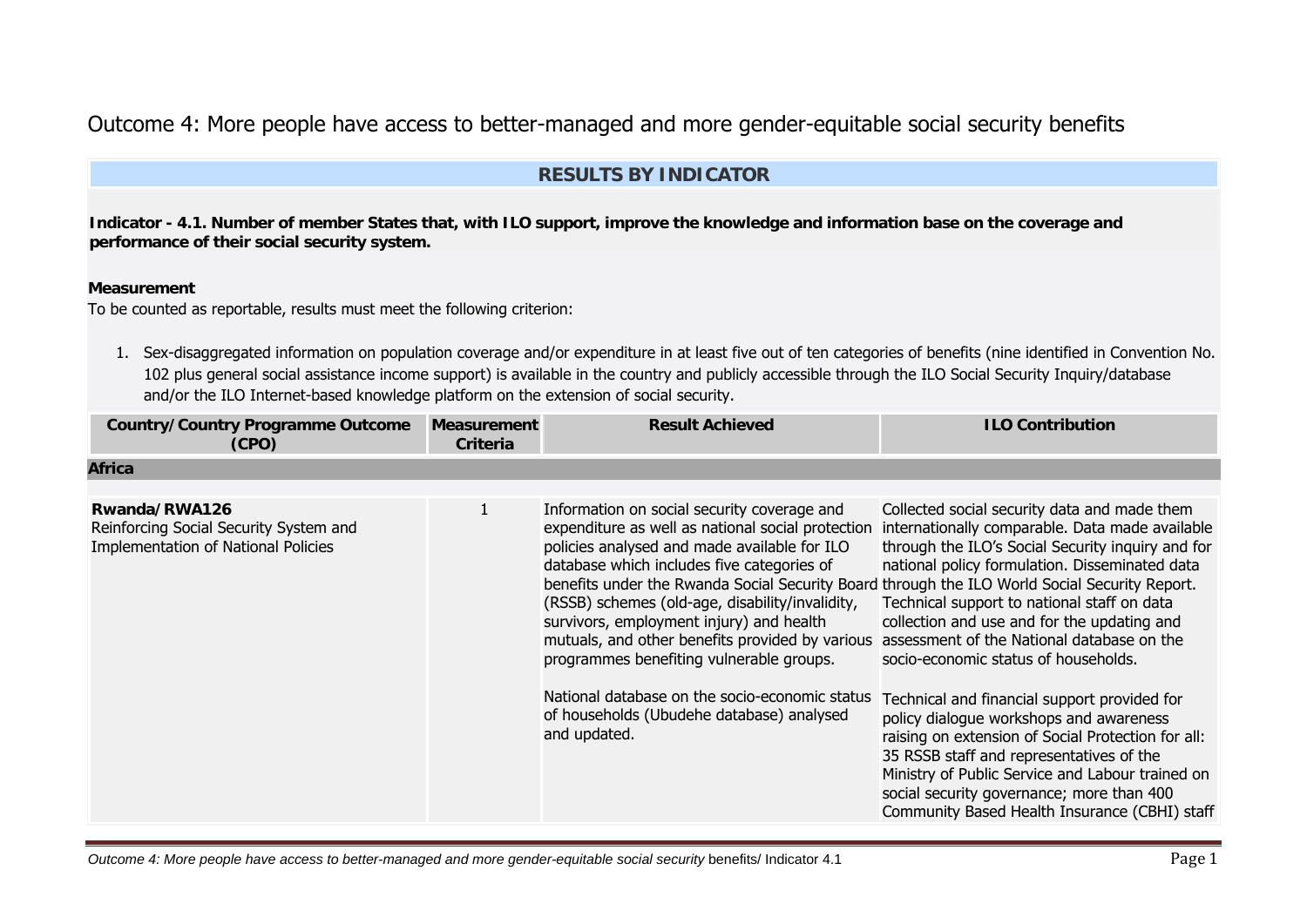|                                                                                                                                                                           |              |                                                                                                                                                                                        | members trained on management tools for<br>health care schemes; 30 tripartite constituents<br>trained on extension of social protection to<br>informal sector workers.                                                                                  |
|---------------------------------------------------------------------------------------------------------------------------------------------------------------------------|--------------|----------------------------------------------------------------------------------------------------------------------------------------------------------------------------------------|---------------------------------------------------------------------------------------------------------------------------------------------------------------------------------------------------------------------------------------------------------|
| Kenya/KEN101<br>Improved governance, legal and management<br>framework of comprehensive social security                                                                   | $\mathbf{1}$ | Generated social security statistics publicly<br>available. Information available on old-age,<br>survivors, disability, health and family.                                             | Collected social security data and made them<br>internationally comparable. Data made available<br>through the ILO's Social Security inquiry and for<br>national policy formulation. Disseminated data<br>through the ILO World Social Security Report. |
| Uganda/UGA177<br>Well-coordinated policies on improving quality of<br>social protection coverage for all, with emphasis<br>on marginalized groups                         | $\mathbf 1$  | Generated social security statistics publicly<br>available. Information available on old-age,<br>survivors, disability, employment injury and<br>general social assistance programmes. | Collected social security data and made them<br>internationally comparable. Data made available<br>through the ILO's Social Security inquiry and for<br>national policy formulation. Disseminated data<br>through the ILO World Social Security Report. |
| Algeria/DZA                                                                                                                                                               | $\mathbf{1}$ | Generated social security statistics publicly<br>available. Information available on old-age,<br>survivors, disability, sickness and<br>unemployment.                                  | Collected social security data and made them<br>internationally comparable. Data made available<br>through the ILO's Social Security inquiry and for<br>national policy formulation. Disseminated data<br>through the ILO World Social Security Report. |
| Morocco/MAR127<br>Les capacités des institutions de la sécurité<br>sociale sont renforcées pour améliorer et<br>étendre la couverture sociale et les services<br>fournis. | $\mathbf{1}$ | Generated social security statistics publicly<br>available. Information available on old-age,<br>survivors, disability, maternity, employment<br>injury, family and social assistance. | Collected social security data and made them<br>internationally comparable. Data made available<br>through the ILO's Social Security inquiry and for<br>national policy formulation. Disseminated data<br>through the ILO World Social Security Report. |
| Sao Tomé and Principe/STP104<br>Promotion de l'extension de la protection<br>sociale                                                                                      | $\mathbf{1}$ | Generated social security statistics publicly<br>available. Information available on old-age,<br>survivors, disability, maternity, employment<br>injury, family and social assistance. | Collected social security data and made them<br>internationally comparable. Data made available<br>through the ILO's Social Security inquiry and for<br>national policy formulation. Disseminated data<br>through the ILO World Social Security Report. |
| Angola/AGO                                                                                                                                                                | $\mathbf{1}$ | Generated social security statistics which are<br>publicly available. Information on expenditure<br>available for old-age, survivors, disability, family                               | Collected social security data and made them<br>internationally comparable. Data made available<br>through the ILO's Social Security Inquiry and for                                                                                                    |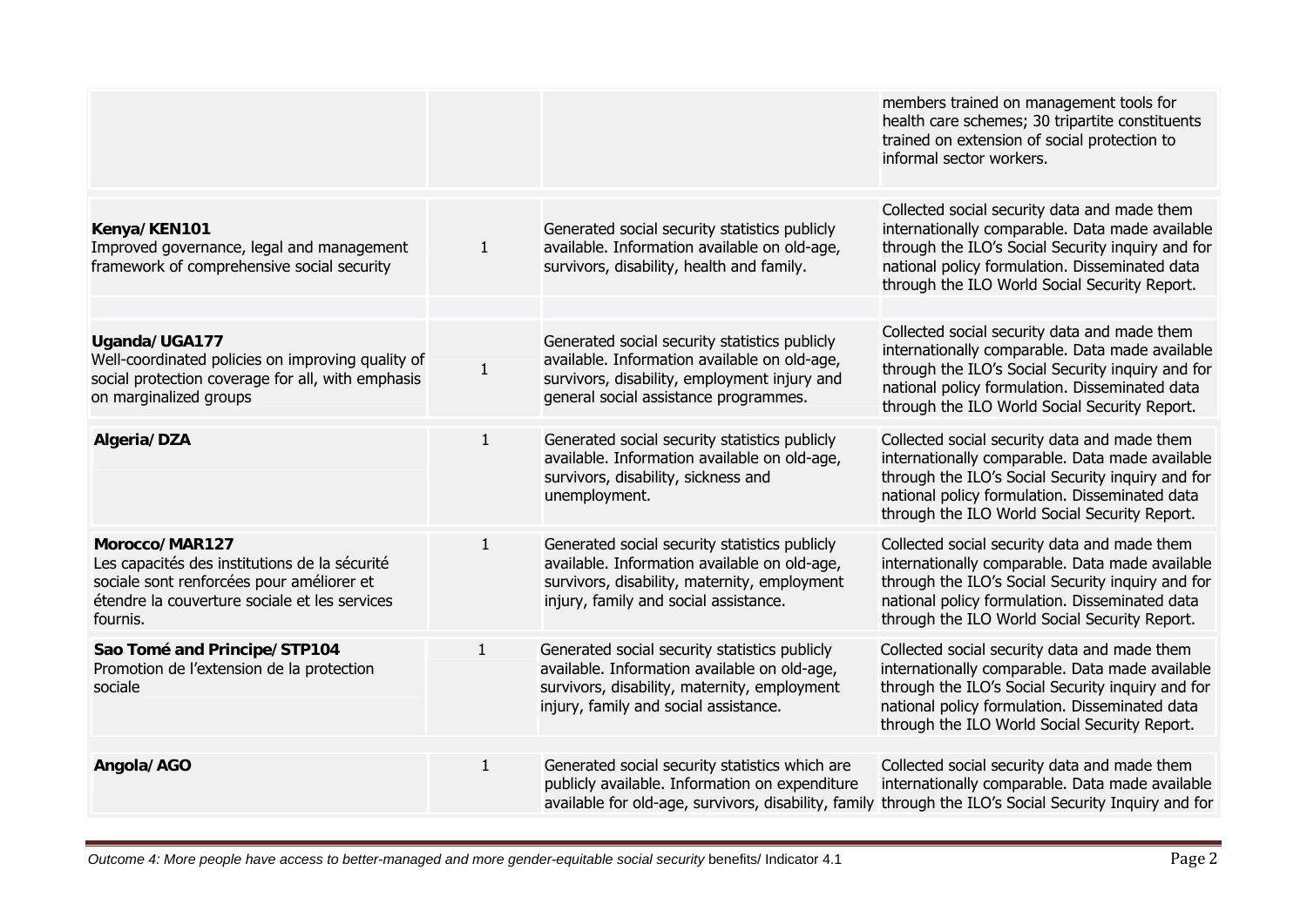|                                                                                                                          |              | and children, maternity, employment injury and national policy formulation. Disseminated data<br>general social assistance.                                                                                                                    | through the ILO World Social Security Report.                                                                                                                                                                                                                                                                                                            |
|--------------------------------------------------------------------------------------------------------------------------|--------------|------------------------------------------------------------------------------------------------------------------------------------------------------------------------------------------------------------------------------------------------|----------------------------------------------------------------------------------------------------------------------------------------------------------------------------------------------------------------------------------------------------------------------------------------------------------------------------------------------------------|
| <b>Arab States</b>                                                                                                       |              |                                                                                                                                                                                                                                                |                                                                                                                                                                                                                                                                                                                                                          |
| Yemen/YEM126<br>Improved national capacities to increase<br>effectiveness and extend coverage of social<br>protection    | $\mathbf{1}$ | Generated social security statistics publicly<br>available. Information available on old-age,<br>survivors, disability, employment injury and<br>health.                                                                                       | Collected social security data and made them<br>internationally comparable. Data made available<br>through the ILO's Social Security inquiry and for<br>national policy formulation. Disseminated data<br>through the ILO World Social Security Report.                                                                                                  |
| <b>Asia and the Pacific</b>                                                                                              |              |                                                                                                                                                                                                                                                |                                                                                                                                                                                                                                                                                                                                                          |
| Singapore/SIN                                                                                                            | $\mathbf{1}$ | Generated social security statistics which are<br>publicly available. Information on expenditure<br>available for old-age, disability, maternity,<br>employment injury, family and children and<br>general social assistance.                  | Collected social security data through the joint<br>ILO/ADB/OECD project and made them<br>internationally comparable. Data made available<br>through the ILO's Social Security Inquiry and for<br>national policy formulation. Disseminated data<br>through the ILO World Social Security Report.                                                        |
| Timor-Leste/TLS901<br>Timor-Leste National Social Security Scheme<br>established                                         | $\mathbf{1}$ | Generated social security statistics which are<br>publicly available. Information on expenditure<br>available for old-age, disability, family and<br>children, labour market programmes and<br>general social assistance.                      | Collected social security data and made them<br>internationally comparable. Data made available<br>through the ILO's Social Security Inquiry and for<br>national policy formulation. Disseminated data<br>through the ILO World Social Security Report.                                                                                                  |
| <b>Europe</b>                                                                                                            |              |                                                                                                                                                                                                                                                |                                                                                                                                                                                                                                                                                                                                                          |
| Bulgaria/BGR126<br>Improved knowledge and information on the<br>cost, coverage and performance of social<br>security     | $\mathbf{1}$ | Social security statistics available from<br>EUROSTAT are made available in the Social<br>Security Inquiry database. Information on<br>expenditure available for all branches. Coverage<br>data also included for only the main<br>programmes. | Data made available through the ILO's Social<br>Security Inquiry and for national policy<br>formulation. Disseminated data through the ILO<br>World Social Security Report.                                                                                                                                                                              |
| Armenia/ARM<br>Improved knowledge and information on social<br>protection floor and social security coverage and<br>cost | $\mathbf{1}$ | Generated social security statistics which are<br>publicly available. Information on expenditure<br>available for old-age, survivors, disability,<br>employment injury, family and children,<br>maternity and unemployment.                    | Collected social security data and made them<br>internationally comparable. Data made available<br>through the ILO's Social Security Inquiry and for<br>national policy formulation. Disseminated data<br>through the ILO World Social Security Report.<br>Capacity building of national stakeholders on<br>data collection conducted through the Social |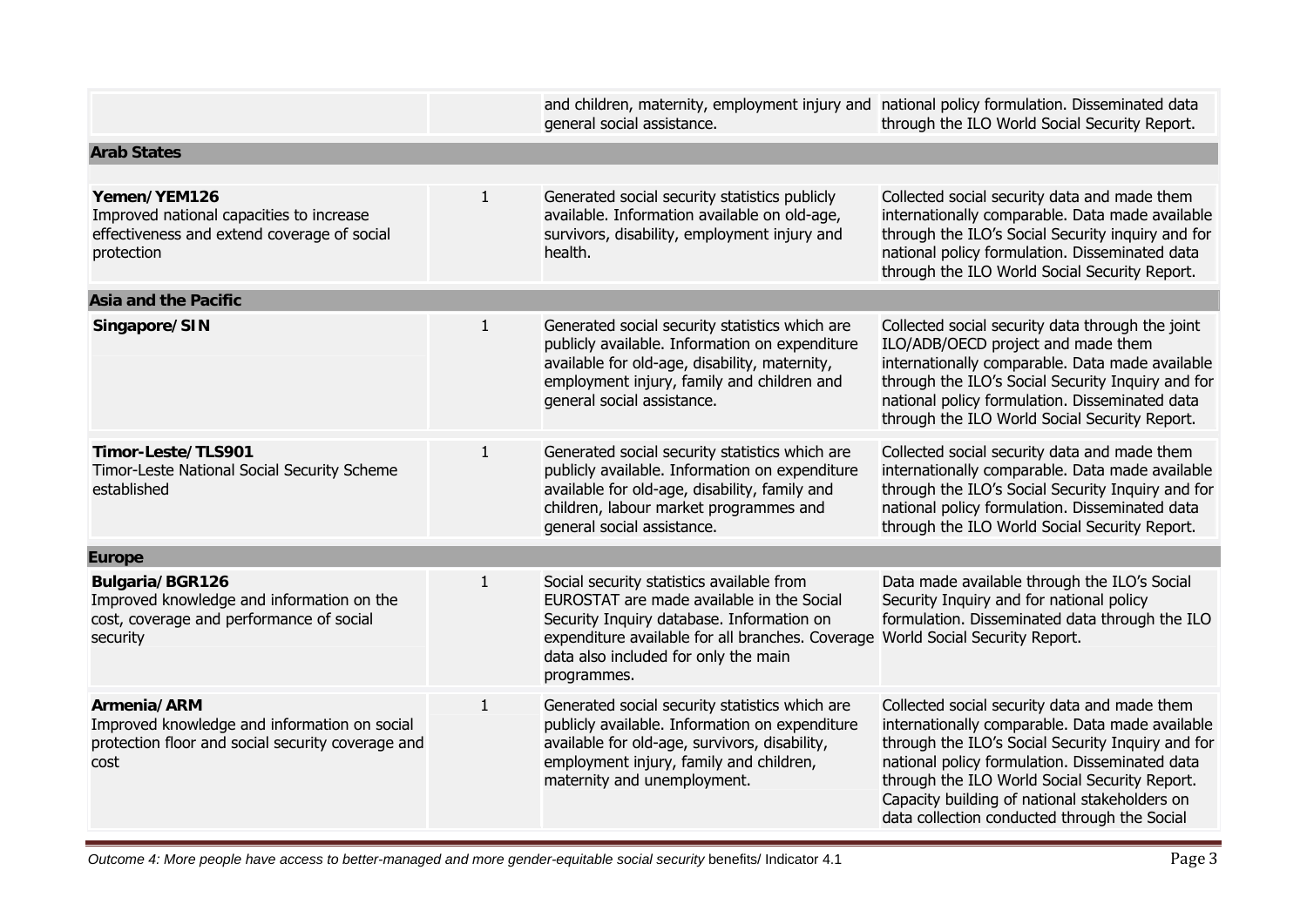|                                                                                                                                                                                                                             |              |                                                                                                                                                                                                                       | Protection Floor training.                                                                                                                                                                                                                                                                                                                                          |
|-----------------------------------------------------------------------------------------------------------------------------------------------------------------------------------------------------------------------------|--------------|-----------------------------------------------------------------------------------------------------------------------------------------------------------------------------------------------------------------------|---------------------------------------------------------------------------------------------------------------------------------------------------------------------------------------------------------------------------------------------------------------------------------------------------------------------------------------------------------------------|
| Kazakhstan/KAZ157<br>Improved knowledge and information on social 1<br>security                                                                                                                                             |              | Generated social security statistics publicly<br>available. Information available on old-age,<br>survivors, disability, employment injury,<br>maternity, sickness, unemployment and general<br>social assistance.     | Collected social security data and made them<br>internationally comparable. Data made available<br>through the ILO's Social Security inquiry and for<br>national policy formulation. Disseminated data<br>through the ILO World Social Security Report.<br>Capacity building of national officials on data<br>collection through the joint ILO/ADB/OECD<br>project. |
| Tajikistan/TJK151<br>Capacities of the social partners to develop<br>social security policies increased through<br>capacity-building programmes                                                                             | 1            | Generated social security statistics which are<br>publicly available. Information on expenditure<br>available for old-age, survivors, disability,<br>sickness, unemployment and general social<br>assistance.         | Collected social security data and made them<br>internationally comparable. Data made available<br>through the ILO's Social Security Inquiry and for<br>national policy formulation. Disseminated data<br>through the ILO World Social Security Report.<br>Capacity building of national officials on how to<br>map social protection.                              |
| <b>Americas</b>                                                                                                                                                                                                             |              |                                                                                                                                                                                                                       |                                                                                                                                                                                                                                                                                                                                                                     |
| <b>Saint Lucia/LCA152</b><br>Saint Lucia has improved the knowledge and<br>information base on the coverage and<br>performance of the social security system and<br>extends coverage of the system to the self-<br>employed | 1            | Generated social security statistics which are<br>publicly available. Information on expenditure<br>available for old-age, survivors, disability,<br>maternity, employment injury and sickness.                       | Collected social security data and made them<br>internationally comparable. Data made<br>available through the ILO's Social Security<br>Inquiry and for national policy formulation.<br>Disseminated data through the ILO World<br>Social Security Report.                                                                                                          |
| <b>Trinidad and Tobago TTO201</b><br>Trinidad and Tobago has improved the<br>knowledge and information base on the<br>coverage and performance of its social security<br>system                                             | $\mathbf{1}$ | Generated social security statistics which are<br>publicly available. Information on expenditure<br>available for old-age, survivors, disability,<br>maternity, employment injury, sickness and<br>social assistance. | Collected social security data and made them<br>internationally comparable. Data made<br>available through the ILO's Social Security<br>Inquiry and for national policy formulation.<br>Disseminated data through the ILO World<br>Social Security Report.                                                                                                          |
| Honduras/HND<br>Improved knowledge and information on the<br>cost, coverage and performance of social<br>security                                                                                                           | $\mathbf{1}$ | Generated social security statistics which are<br>publicly available. Information on expenditure<br>available for old-age, survivors, disability,<br>maternity, employment injury.                                    | Collected social security data and made them<br>internationally comparable. Data made<br>available through the ILO's Social Security<br>Inquiry and for national policy formulation.<br>Disseminated data through the ILO World<br>Social Security Report. Capacity building of<br>national officials for data collection and use                                   |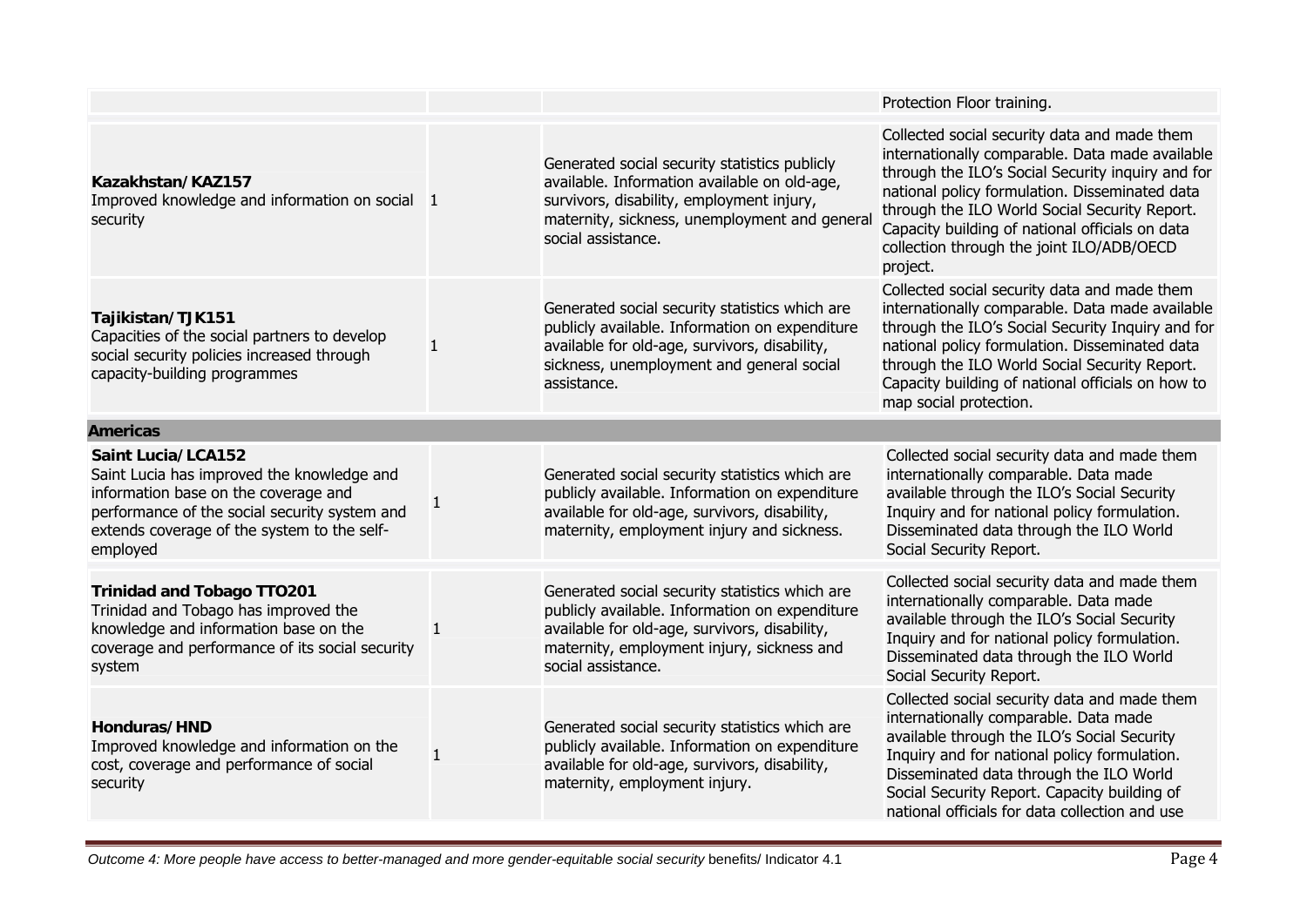|                                                                                                                                        |                                                                                                                                                                                                                                         | within the framework of social protection<br>costing and actuarial valuation exercises.                                                                                                                                                                    |
|----------------------------------------------------------------------------------------------------------------------------------------|-----------------------------------------------------------------------------------------------------------------------------------------------------------------------------------------------------------------------------------------|------------------------------------------------------------------------------------------------------------------------------------------------------------------------------------------------------------------------------------------------------------|
| Paraguay/PRY131<br>Contribuir a la extensión de la protección social<br>a través de investigación, capacitación y el<br>diálogo social | Generated social security statistics which are<br>publicly available. Information on expenditure<br>available for old-age, disability, maternity,<br>sickness, employment injury, family and children<br>and general social assistance. | Collected social security data and made them<br>internationally comparable. Data made<br>available through the ILO's Social Security<br>Inquiry and for national policy formulation.<br>Disseminated data through the ILO World<br>Social Security Report. |
|                                                                                                                                        |                                                                                                                                                                                                                                         |                                                                                                                                                                                                                                                            |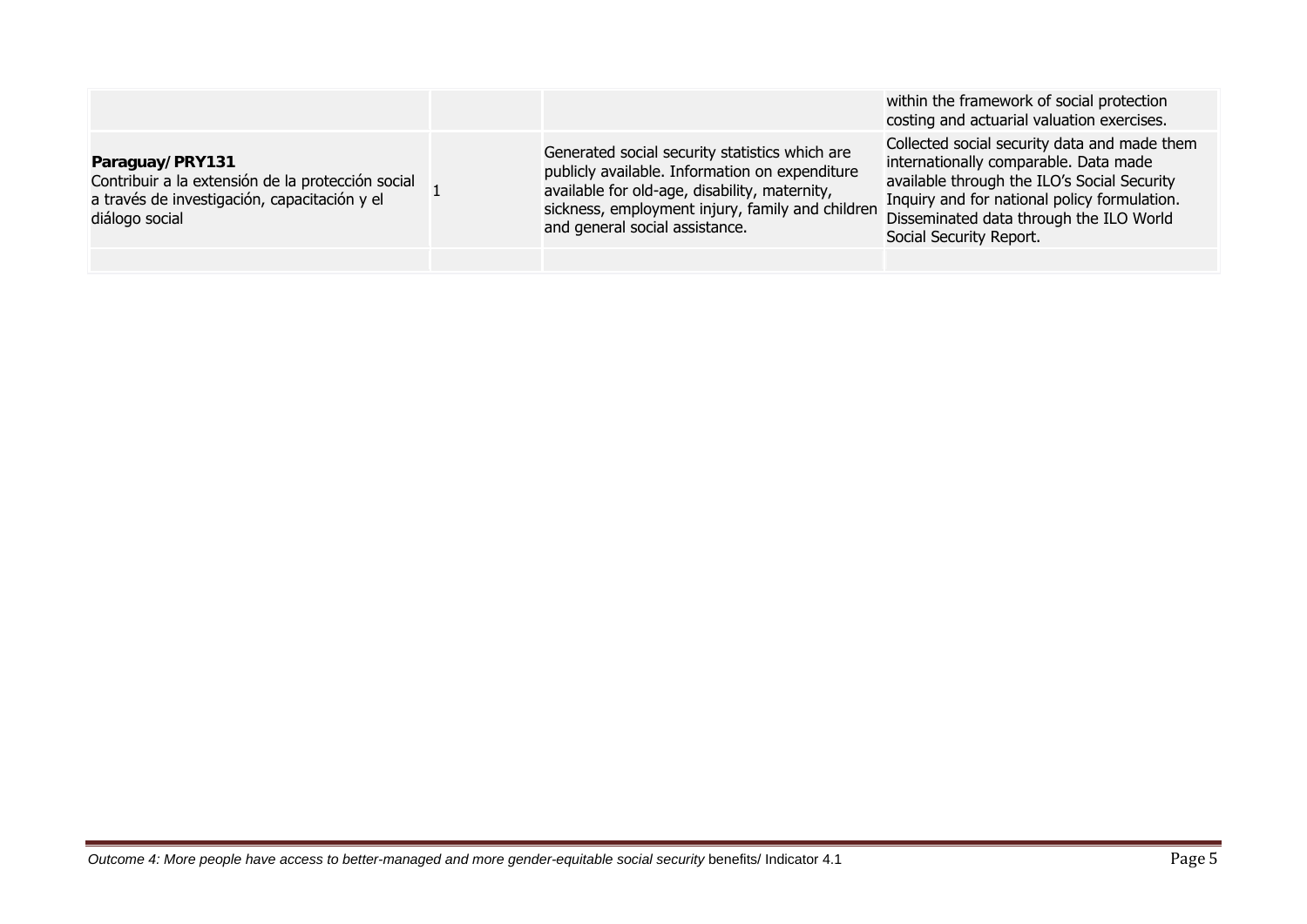**Indicator - 4.2. Number of member States that, with ILO support, develop policies improving social security coverage, notably of excluded groups.**

### **Measurement**

To be counted as reportable, results must meet the following criteria:

- 2. A plan to extend social security is developed, as documented either through a white book, the national development plan, legislation, government regulations or the de facto implementation of a social security scheme.
- 3. The plan specifically addresses the coverage of excluded groups in at least one of the ten categories of benefits.
- 4. Development of the ILO's policy recommendations to the government includes consultation of employers' and workers' organizations.

| <b>Country/Country Programme Outcome</b><br>(CPO)                                                                                                                                                  | <b>Measurement</b><br>Criteria | <b>Result Achieved</b>                                                                                                                                                                                                                                                                              | <b>ILO Contribution</b>                                                                                                                                                                                                                                                                                                                  |
|----------------------------------------------------------------------------------------------------------------------------------------------------------------------------------------------------|--------------------------------|-----------------------------------------------------------------------------------------------------------------------------------------------------------------------------------------------------------------------------------------------------------------------------------------------------|------------------------------------------------------------------------------------------------------------------------------------------------------------------------------------------------------------------------------------------------------------------------------------------------------------------------------------------|
| <b>Africa</b>                                                                                                                                                                                      |                                |                                                                                                                                                                                                                                                                                                     |                                                                                                                                                                                                                                                                                                                                          |
| Cameroon/CMR104<br>Le gouvernement et les partenaires sociaux<br>développent et mettent en œuvre des politiques<br>et des outils visant à améliorer et étendre le<br>système de protection sociale |                                | Un plan de mise en œuvre des prestations<br>prioritaires de la norme minimale,<br>Recommandation sur les socles de protection<br>sociale, 2012 (no 202), non encore couvertes<br>est élaboré et adopté par les partenaires sociaux Un document de stratégies d'extension de la<br>en novembre 2013. | Mandants sensibilisés et leurs capacités<br>renforcées à l'extension de la couverture de la<br>protection sociale dans le cadre de la mise en<br>œuvre d'un socle de protection sociale (SPS).<br>protection sociale au Cameroun est élaboré avec<br>la participation des mandants tripartites au<br>cours de l'année 2013.              |
|                                                                                                                                                                                                    | $\overline{2}$                 | Le plan a pour but d'élargir la couverture sociale Les données et informations pour développer<br>aux populations de l'économie informelle et<br>rurales selon la Recommandation no. 202.                                                                                                           | une stratégie de mise en œuvre du socle de<br>protection social au Cameroun disponibles: le<br>BIT a réalisé un diagnostic de l'existant en<br>matière de socle de protection sociale au<br>Cameroun disponible en 2013 ; l'évaluation<br>actuarielle des régimes de sécurité sociale gérés<br>par la CNPS au Cameroun réalisée en 2010. |
|                                                                                                                                                                                                    | 3                              | Les contributions des mandants tripartites à<br>tous les travaux, notamment, au choix des<br>prestations prioritaires ont été prises en compte.                                                                                                                                                     | Des appuis techniques et financiers pour les<br>consultations entre les mandants tripartites dans<br>le cadre de la sensibilisation au SPS et du<br>dialogue national sur les prestations prioritaires<br>(identification des déficits, estimation des coûts,                                                                            |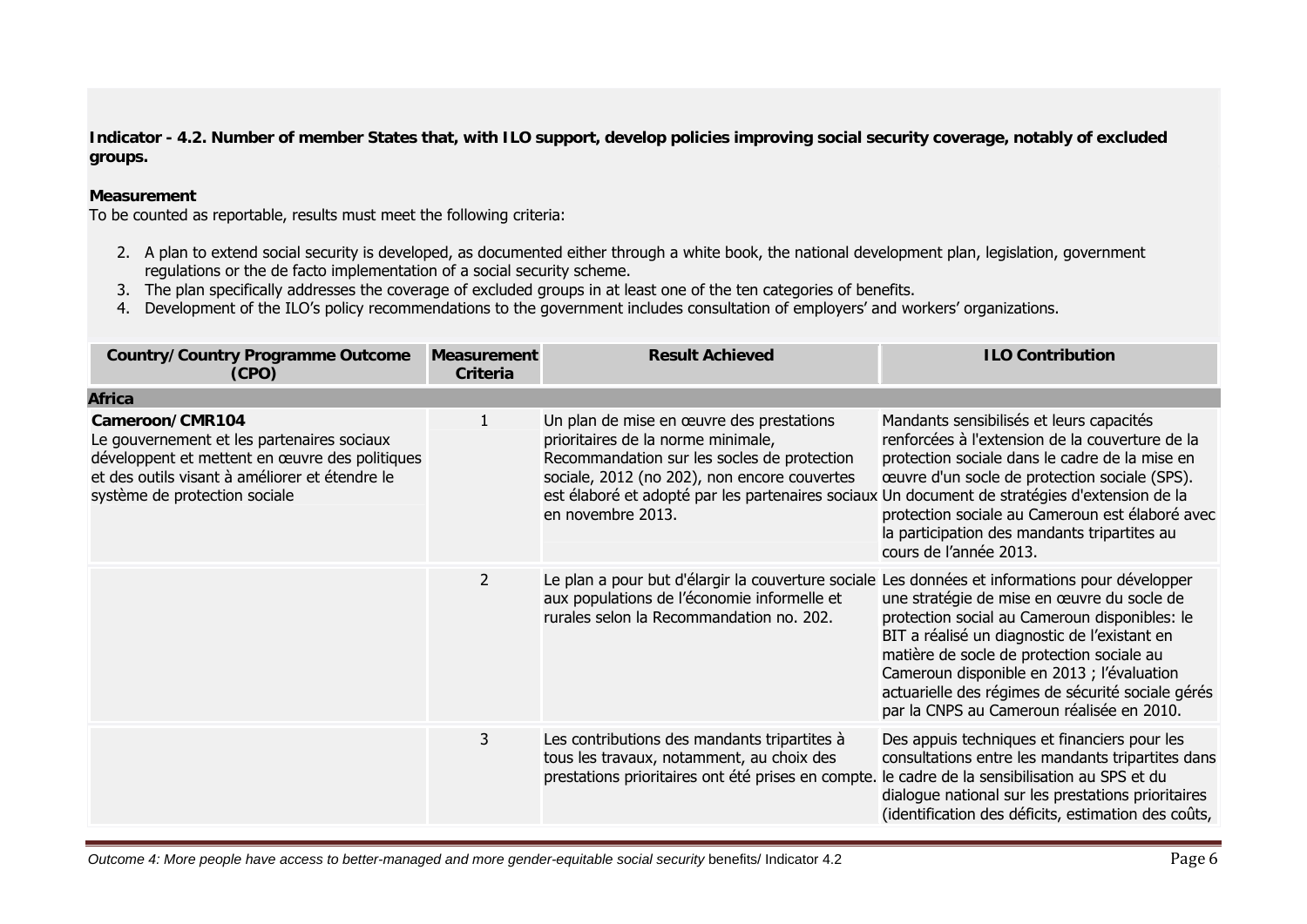|                                                                                                                                                                                                                                                       |                |                                                                                                                                                                                                                                                                                                                                                                                                                                                                                                                                                                                                                                                                                                                                                                  | choix des prestations jugées prioritaires) pour la<br>mise en œuvre du SPS ont été fournis.                                                                                                                                                                                                                                                                                                                                                 |
|-------------------------------------------------------------------------------------------------------------------------------------------------------------------------------------------------------------------------------------------------------|----------------|------------------------------------------------------------------------------------------------------------------------------------------------------------------------------------------------------------------------------------------------------------------------------------------------------------------------------------------------------------------------------------------------------------------------------------------------------------------------------------------------------------------------------------------------------------------------------------------------------------------------------------------------------------------------------------------------------------------------------------------------------------------|---------------------------------------------------------------------------------------------------------------------------------------------------------------------------------------------------------------------------------------------------------------------------------------------------------------------------------------------------------------------------------------------------------------------------------------------|
| Lesotho/LSO126<br>Improved capacity of constituents to promote<br>the establishment of the comprehensive<br>national social security scheme.                                                                                                          | $\mathbf{1}$   | Three bills completed and validated by tripartite Provided technical support on the design and<br>constituents as well as the Inter-Ministerial<br>National Social Security Task Team. The bills<br>include; the National Social Security<br>Organization Act completed in March 2012; the<br>Short term benefits and employment injury Act<br>completed in July 2012 and the Financial<br>Assessment of long term benefits completed in<br>December 2012. Submitted to and endorsed by<br>the Cabinet Sub-Committee in May 2013, paving<br>the way for the establishment of the Lesotho<br>Social Security Organization (LSSO) and Fund.<br>Actuarial assessment of the new Lesotho Social<br>Security Scheme endorsed by the National<br>Tripartite Task Team. | feasibility of the establishment of the Lesotho<br>Social Security Organization to administer<br>efficient contributory social security benefits for<br>private sector workers and their families in<br>Lesotho through an actuarial study.                                                                                                                                                                                                 |
|                                                                                                                                                                                                                                                       | $\overline{2}$ | Establishment of the Lesotho Social Security<br>Organization to provide social security benefits<br>(old-age, survivors, disability, unemployment,<br>sickness, maternity and employment injury) to<br>private sector workers and their families.                                                                                                                                                                                                                                                                                                                                                                                                                                                                                                                | The feasibility assessment incorporates a<br>proposed governance structure for the<br>establishment of the envisaged social security<br>scheme.                                                                                                                                                                                                                                                                                             |
|                                                                                                                                                                                                                                                       | 3              | Bills for the establishment of the Lesotho Social<br>Security Organization validated by tripartite<br>constituents.                                                                                                                                                                                                                                                                                                                                                                                                                                                                                                                                                                                                                                              | Facilitated the process of social dialogue<br>through consultation with social partners and<br>provision of advisory services.                                                                                                                                                                                                                                                                                                              |
| <b>Burkina Faso/BFA126</b><br>Le processus de construction du socle de<br>protection sociale est lancé et intégré dans la<br>Stratégie de Croissance Accélérée et du<br>Développement Durable (SCADD), en lien avec<br>le pacte mondial pour l'emploi | $\mathbf{1}$   | Le Gouvernement a élaboré une Politique<br>Nationale de Protection Sociale (PNPS), adoptée<br>par le Président (Décret No. 2012-<br>1060/PRES/PM/MEF du 31 décembre 2012).                                                                                                                                                                                                                                                                                                                                                                                                                                                                                                                                                                                       | Le BIT avec l'appui de l'Union européenne a<br>apporté un appui technique pendant le<br>processus d'élaboration de la PNPS. Il a produit<br>une revue des dépenses et de la performance<br>de la protection sociale (SPER) en 2011, une<br>études des fonds d'emploi en 2011 ainsi qu'un<br>rapport sur une approche intégrée d'extension<br>de la protection sociale et de promotion de<br>l'emploi et une évaluation des coûts d'éléments |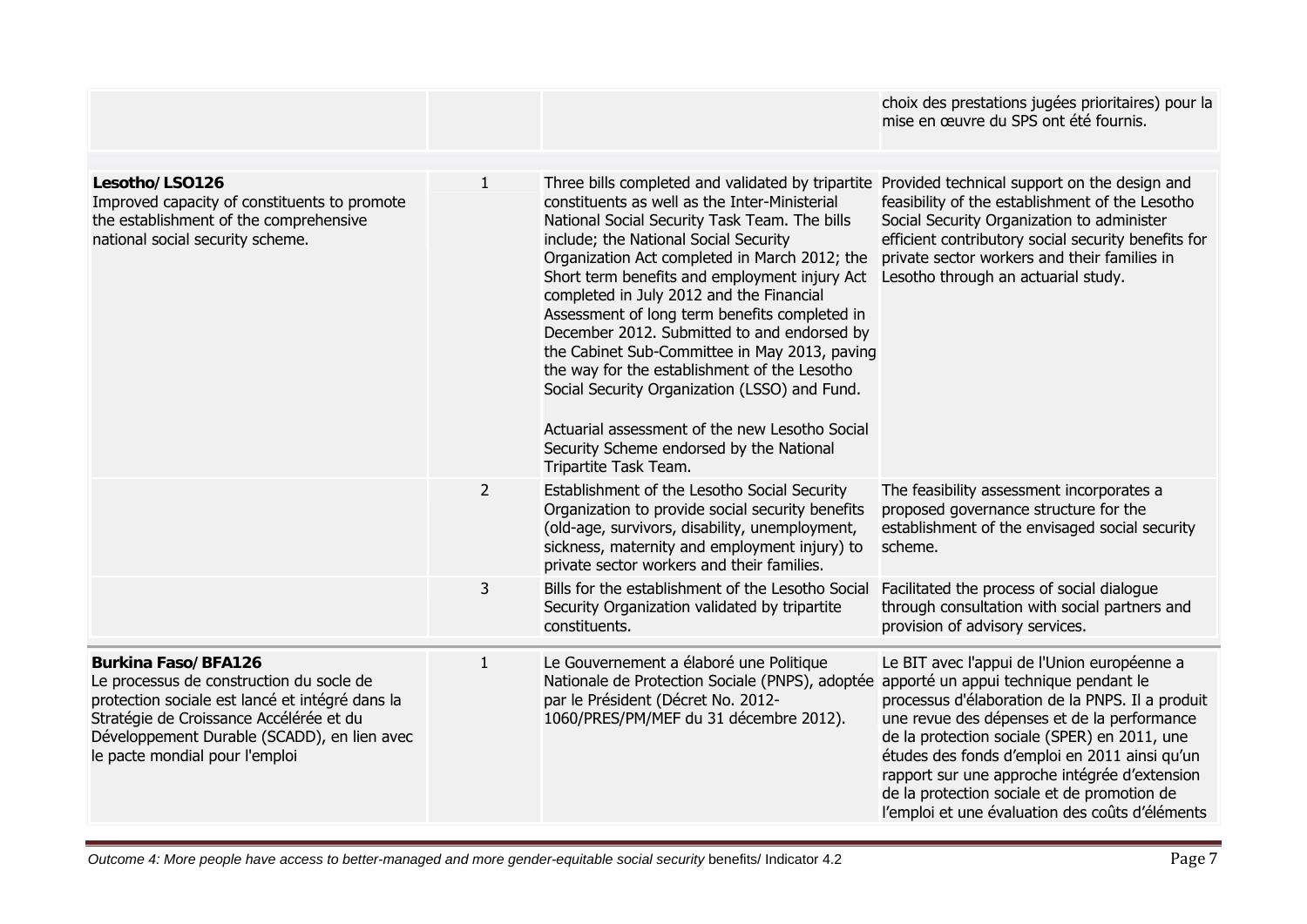|                                                                                                       |                |                                                                                                                                                                                                                                                                                                                                                                                             | d'un socle de protection sociale en 2012. Un<br>plan d'action pour l'extension de la protection<br>sociale et la promotion de l'emploi a été validé<br>par les mandants tripartites en 2012.                                                                                                                                                                                                                                                                                                                                                                                                                                                              |
|-------------------------------------------------------------------------------------------------------|----------------|---------------------------------------------------------------------------------------------------------------------------------------------------------------------------------------------------------------------------------------------------------------------------------------------------------------------------------------------------------------------------------------------|-----------------------------------------------------------------------------------------------------------------------------------------------------------------------------------------------------------------------------------------------------------------------------------------------------------------------------------------------------------------------------------------------------------------------------------------------------------------------------------------------------------------------------------------------------------------------------------------------------------------------------------------------------------|
|                                                                                                       | $\overline{2}$ | La PNPS porte sur la couverture des groupes<br>exclus, qui vise à étendre la couverture sociale à finale 2012) a dégagé des pistes pour<br>tous les risques professionnels et à développer<br>des mécanismes de prévention de chocs. La<br>PNPS contient aussi un programme<br>d'amélioration et extension de la couverture<br>sociale des travailleurs des secteurs formel et<br>informel. | La production du rapport SPER (publication<br>l'élaboration de la PNPS, notamment dans le<br>développement du Programme concernant la<br>Promotion et sécurisation de l'emploi et accès à<br>un revenu minimal pour chaque Burkinabè et du<br>Programme concernant l'Amélioration et<br>extension de la couverture sociale des<br>travailleurs des secteurs formel et informel.                                                                                                                                                                                                                                                                           |
|                                                                                                       | 3              | Pendant le processus d'élaboration de la PNPS,<br>des consultations avec les organisations<br>d'employeurs et de travailleurs, ainsi qu'avec<br>autres parties prenants, ont constitué un<br>processus de concertation.                                                                                                                                                                     | Le rapport SPER a été validé par les mandants<br>du BIT lors d'un atelier tripartite (octobre 2011).<br>Plusieurs activités de formation et de définitions<br>des axes de la PNPS (mars et avril 2010) ainsi<br>qu'un Forum national de validation de l'étude<br>d'évaluation des coûts d'éléments d'un socle de<br>protection sociale et de la PNPS (mai 2012) ont<br>eu lieu avec la participation de représentants de<br>travailleurs et employeurs.                                                                                                                                                                                                   |
| <b>Arab States</b>                                                                                    |                |                                                                                                                                                                                                                                                                                                                                                                                             |                                                                                                                                                                                                                                                                                                                                                                                                                                                                                                                                                                                                                                                           |
|                                                                                                       |                |                                                                                                                                                                                                                                                                                                                                                                                             |                                                                                                                                                                                                                                                                                                                                                                                                                                                                                                                                                                                                                                                           |
| Jordan/JOR105<br>Improved capacity of constituents to implement<br>and manage social security schemes | $\mathbf{1}$   | A new Social Security Law (Social Security Law<br>in December 2013 to extend social security<br>coverage to new social security benefits and to<br>those previously excluded from social security.                                                                                                                                                                                          | Office carried out the 7th actuarial review of the<br>No. 7 for the Year 2013) adopted by Parliament SSC and presented the results in March 2013 to<br>the Jordanian Social Security Corporation<br>(SSC). Staff of the SSC was also trained on<br>actuarial and financial techniques.<br>Assistance for a package of social security<br>reforms was provided by the Office in 2012-<br>2013, including:<br>- A legal assessment of the Temporary Social<br>Security Law No. 7 of 2010 in the light of<br>international social security standards and good<br>social security practice (submitted in March<br>2013). ILO Recommendations were included in |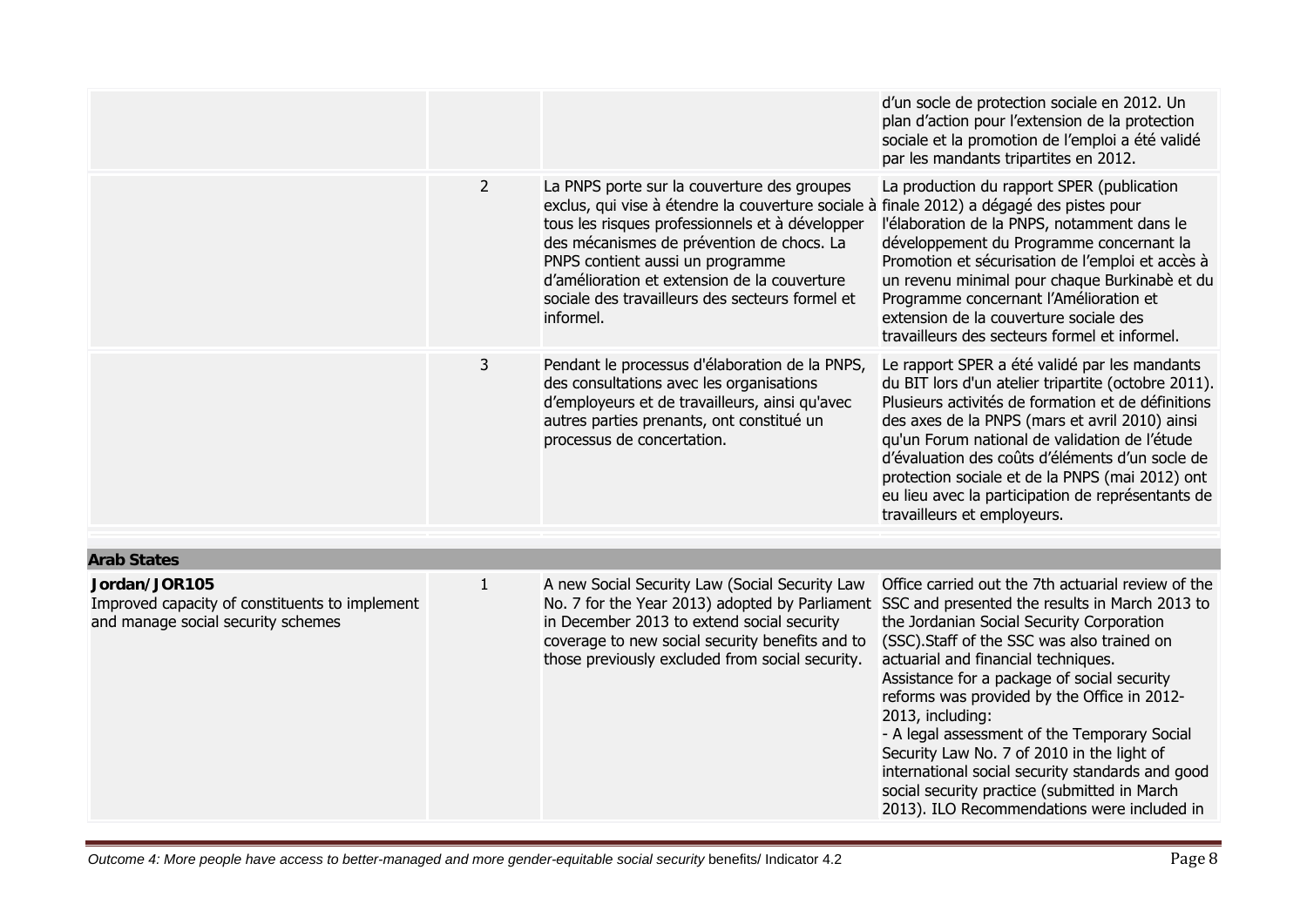|                                                                                       |                |                                                                                                                                                                                                                                                                                                                                                  | the new law which was adopted in 2013.<br>- Report on the implementation of the new<br>unemployment and maternity benefit schemes<br>(submitted in March 2013).                                                                                                                                                                                                                                                                                                                                                                                                                                     |
|---------------------------------------------------------------------------------------|----------------|--------------------------------------------------------------------------------------------------------------------------------------------------------------------------------------------------------------------------------------------------------------------------------------------------------------------------------------------------|-----------------------------------------------------------------------------------------------------------------------------------------------------------------------------------------------------------------------------------------------------------------------------------------------------------------------------------------------------------------------------------------------------------------------------------------------------------------------------------------------------------------------------------------------------------------------------------------------------|
|                                                                                       | $\overline{2}$ | The social security law extends coverage<br>gradually to persons employed in enterprises<br>comprising less than 5 employees, thus in effect<br>extending coverage to all employees. It also<br>extends coverage to certain groups of<br>Jordanians so far excluded (i.e., Taxi drivers and recommendations for improvements and<br>housewives). | Office provided technical advisory services and<br>in particular:<br>- Administration study, which assesses the<br>present administration of the SSC and makes<br>adaptations, necessary for implementing social<br>security coverage for employees of small<br>enterprises.<br>- Feasibility studies on the extension of social<br>security to cover health insurance benefits, and<br>voluntary second-tier pension scheme<br>(submitted in March 2013),<br>- An assessment of the proposed maternity cash<br>benefits scheme and unemployment cash<br>benefits scheme (submitted in March 2013). |
|                                                                                       | 3              | Policy recommendation of the ILO includes<br>consultations with the members of the Board of<br>Directors of the Social Security Corporation<br>(SSC) which includes tripartite stakeholders.                                                                                                                                                     | Regular consultations were held with the SSC<br>Board of Directors.<br>Social Security training was carried out for<br>workers which also dealt with the changes of<br>the new Social Security Law.                                                                                                                                                                                                                                                                                                                                                                                                 |
| Iraq/IRQ176<br>Legal framework and management of social<br>security coverage improved | $\mathbf{1}$   | Social Security Law amended by Parliament (1<br>July 2012) to extend social security to all<br>temporary workers in the private sector above<br>the age of 18 (Kurdistan region).<br>The Social Security for Casual Workers<br>Regulation to give effect to this amendment<br>adopted by Cabinet in September 2013.                              | Office provided assistance regarding the policy<br>design, and drafted the necessary regulations.                                                                                                                                                                                                                                                                                                                                                                                                                                                                                                   |
|                                                                                       | 2              | The law and the regulations extend coverage for Office provided a legal assessment and drafted                                                                                                                                                                                                                                                   |                                                                                                                                                                                                                                                                                                                                                                                                                                                                                                                                                                                                     |
|                                                                                       |                |                                                                                                                                                                                                                                                                                                                                                  |                                                                                                                                                                                                                                                                                                                                                                                                                                                                                                                                                                                                     |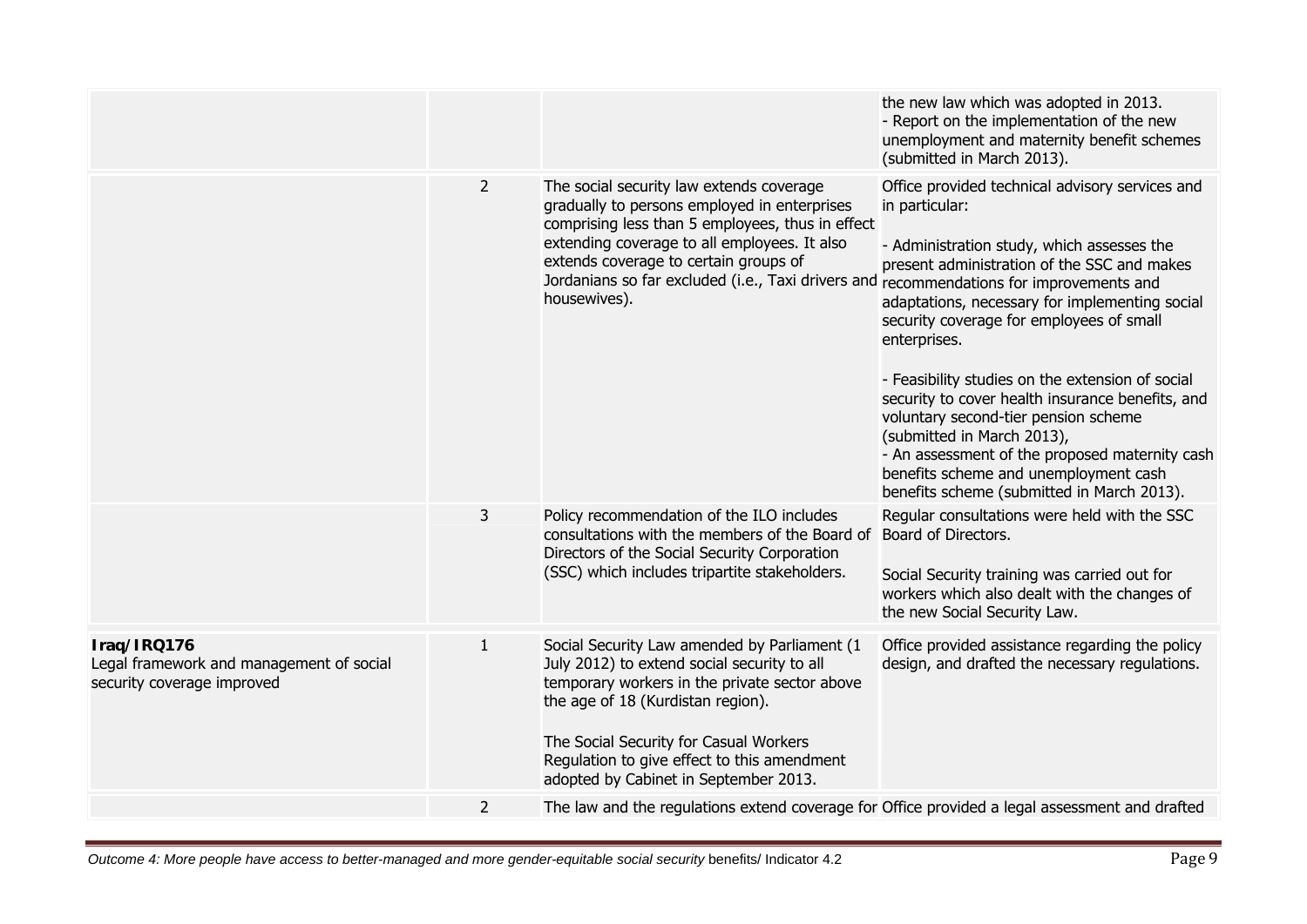| old-age, disability, death and employment injury policy documents and carried out the tripartite<br>benefits to all temporary construction workers in consultations.<br>the private sector above the age of 18.<br>3<br>Tripartite representatives provided their inputs<br>Office organized several tripartite<br>to the policy discussions as well as to the<br>workshops/meetings and capacity building<br>activities from November 2012 to June 2013.<br>consultations.<br>$\mathbf{1}$<br>The new Social security system for private<br>Office prepared the Social security policy design<br>Palestinian Territory, Occupied/PSE151<br>A comprehensive social security strategy to<br>sector workers and their family members<br>and the related actuarial valuation providing a<br>adopted by the National Social Security<br>enhance coverage to Palestinian women and<br>framework for the first ever social security<br>men is developed in line with international<br>Tripartite Steering Committee in November<br>system for the private sector workers and their<br>labour standards<br>family members in the Occupied Palestinian<br>2013.<br>Territory, which were discussed with and<br>adopted by the National Social Security<br>Tripartite Steering Committee.<br>$\overline{2}$<br>The social security system seeks to extend old-<br>-Office elaborated the policy framework and<br>age, disability and survivors' pensions,<br>carried out an actuarial valuation for the<br>employment injury and maternity benefits to all<br>establishment of a pension scheme for private<br>private sector workers and their family<br>sector workers, covering old-age, disability and<br>members.<br>survivors pensions. The policy framework was<br>finalized in close consultations with tripartite<br>stakeholders and it was together with the<br>actuarial valuation adopted by the National<br>Social Security Tripartite Steering Committee<br>(November 2013).<br>- Office elaborated the policy framework and<br>carried out an actuarial valuation for the<br>establishment of a maternity insurance scheme,<br>and an employment injury scheme for private<br>sector workers. The policy framework was<br>finalized in close consultations with tripartite<br>stakeholders and it was together with the<br>actuarial valuation adopted by the National<br>Social Security Tripartite Steering Committee<br>(November 2013).<br>Regular technical advisory services provided to<br>3<br>ILO's policy recommendations provided to the |  |  |
|------------------------------------------------------------------------------------------------------------------------------------------------------------------------------------------------------------------------------------------------------------------------------------------------------------------------------------------------------------------------------------------------------------------------------------------------------------------------------------------------------------------------------------------------------------------------------------------------------------------------------------------------------------------------------------------------------------------------------------------------------------------------------------------------------------------------------------------------------------------------------------------------------------------------------------------------------------------------------------------------------------------------------------------------------------------------------------------------------------------------------------------------------------------------------------------------------------------------------------------------------------------------------------------------------------------------------------------------------------------------------------------------------------------------------------------------------------------------------------------------------------------------------------------------------------------------------------------------------------------------------------------------------------------------------------------------------------------------------------------------------------------------------------------------------------------------------------------------------------------------------------------------------------------------------------------------------------------------------------------------------------------------------------------------------------------------------------------------------------------------------------------------------------------------------------------------------------------------------------------------------------------------------------------------------------------------------------------------------------------------------------------------------------------------------------------------------------------------------------------------------------------------------------------------------------|--|--|
|                                                                                                                                                                                                                                                                                                                                                                                                                                                                                                                                                                                                                                                                                                                                                                                                                                                                                                                                                                                                                                                                                                                                                                                                                                                                                                                                                                                                                                                                                                                                                                                                                                                                                                                                                                                                                                                                                                                                                                                                                                                                                                                                                                                                                                                                                                                                                                                                                                                                                                                                                            |  |  |
|                                                                                                                                                                                                                                                                                                                                                                                                                                                                                                                                                                                                                                                                                                                                                                                                                                                                                                                                                                                                                                                                                                                                                                                                                                                                                                                                                                                                                                                                                                                                                                                                                                                                                                                                                                                                                                                                                                                                                                                                                                                                                                                                                                                                                                                                                                                                                                                                                                                                                                                                                            |  |  |
|                                                                                                                                                                                                                                                                                                                                                                                                                                                                                                                                                                                                                                                                                                                                                                                                                                                                                                                                                                                                                                                                                                                                                                                                                                                                                                                                                                                                                                                                                                                                                                                                                                                                                                                                                                                                                                                                                                                                                                                                                                                                                                                                                                                                                                                                                                                                                                                                                                                                                                                                                            |  |  |
|                                                                                                                                                                                                                                                                                                                                                                                                                                                                                                                                                                                                                                                                                                                                                                                                                                                                                                                                                                                                                                                                                                                                                                                                                                                                                                                                                                                                                                                                                                                                                                                                                                                                                                                                                                                                                                                                                                                                                                                                                                                                                                                                                                                                                                                                                                                                                                                                                                                                                                                                                            |  |  |
|                                                                                                                                                                                                                                                                                                                                                                                                                                                                                                                                                                                                                                                                                                                                                                                                                                                                                                                                                                                                                                                                                                                                                                                                                                                                                                                                                                                                                                                                                                                                                                                                                                                                                                                                                                                                                                                                                                                                                                                                                                                                                                                                                                                                                                                                                                                                                                                                                                                                                                                                                            |  |  |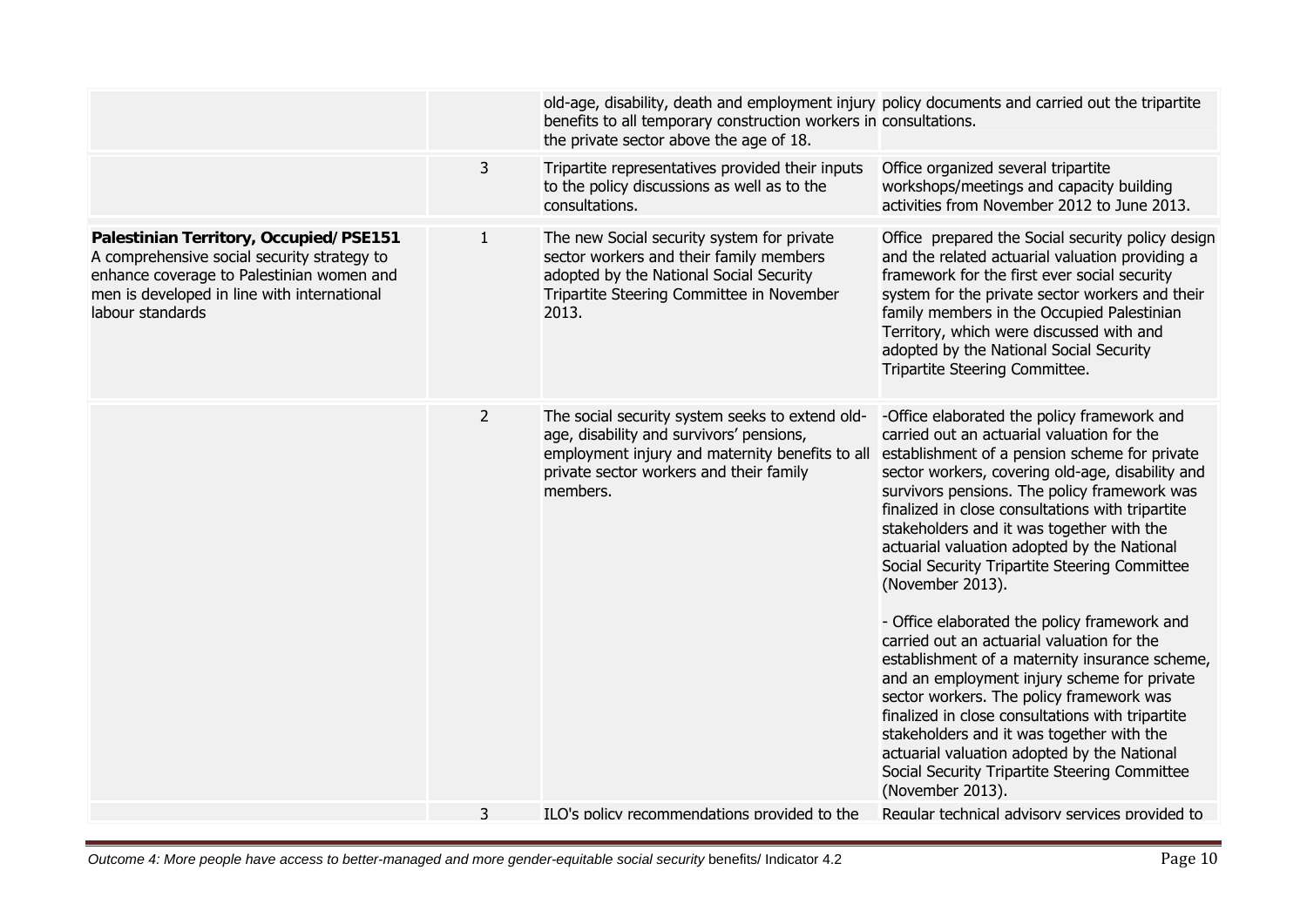|                                                                                                                                                                       |                | National Social Security Tripartite Steering<br>Committee and capacity of constituents to<br>establish social security schemes was enhanced.                                                                                                                                                                                                                                                                                                                                      | the National Social Security Tripartite Steering<br>Committee on social security principles,<br>financing and policy making as well as<br>recommendations for the Social security sector<br>strategy.<br>Tailor- made Tripartite capacity building<br>workshop delivered in November 2013 on social<br>security principles, policies, administration and<br>financing. |
|-----------------------------------------------------------------------------------------------------------------------------------------------------------------------|----------------|-----------------------------------------------------------------------------------------------------------------------------------------------------------------------------------------------------------------------------------------------------------------------------------------------------------------------------------------------------------------------------------------------------------------------------------------------------------------------------------|------------------------------------------------------------------------------------------------------------------------------------------------------------------------------------------------------------------------------------------------------------------------------------------------------------------------------------------------------------------------|
| <b>Asia and the Pacific</b>                                                                                                                                           |                |                                                                                                                                                                                                                                                                                                                                                                                                                                                                                   |                                                                                                                                                                                                                                                                                                                                                                        |
| Lao People's Democratic Republic/LAO226<br>Social protection mechanisms strengthened and<br>expanded, with a particular focus on the<br>expansion of health insurance | $\mathbf{1}$   | Social security law approved by the National<br>Assembly in July 2013. Drafted under the<br>leadership of the Ministry of Labour and Social<br>Welfare.                                                                                                                                                                                                                                                                                                                           | Provided Technical, financial and advisory<br>support. Organized workshop on 4/5 April 2013<br>in the framework of project financed by<br>Luxembourg for the national Drafting<br>Committee to present ILO Social Security<br>Standards and provided comments on the draft<br>social security law.                                                                     |
|                                                                                                                                                                       | $\overline{2}$ | The Social security law aims to ensure<br>sustainability of the Social Security Organization<br>(SSO) and the State Authority for Social Security<br>(SASS). It also aims to extend coverage to the<br>informal sector through adapted mechanisms<br>and collection of contribution. According to the<br>Seventh 5 year plan social security has to be<br>extended to all provinces, and by 2015 health<br>care coverage needs to be extended to 50<br>percent of the population. | Provided technical comments on the draft law to<br>Minister of Labour and Social Welfare.                                                                                                                                                                                                                                                                              |
|                                                                                                                                                                       | 3              | ILO recommendations take into account<br>outcomes from consultations with social<br>partners.                                                                                                                                                                                                                                                                                                                                                                                     | Participation of and consultation with social<br>partners Lao Federation of Trade Unions (LFTU)<br>and Lao National Chamber of Commerce and<br>Industry (LNCCI) at workshop in April 2013.                                                                                                                                                                             |
| Mongolia/MNG128                                                                                                                                                       | $\mathbf{1}$   | Government Action Plan (2012-2016) approved<br>in 2012 which includes measures to improve                                                                                                                                                                                                                                                                                                                                                                                         | Following-up on work done in the previous<br>biennium, the ILO has provided technical                                                                                                                                                                                                                                                                                  |

*Outcome 4: More people have access to better-managed and more gender-equitable social security benefits/ Indicator 4.2* Page 11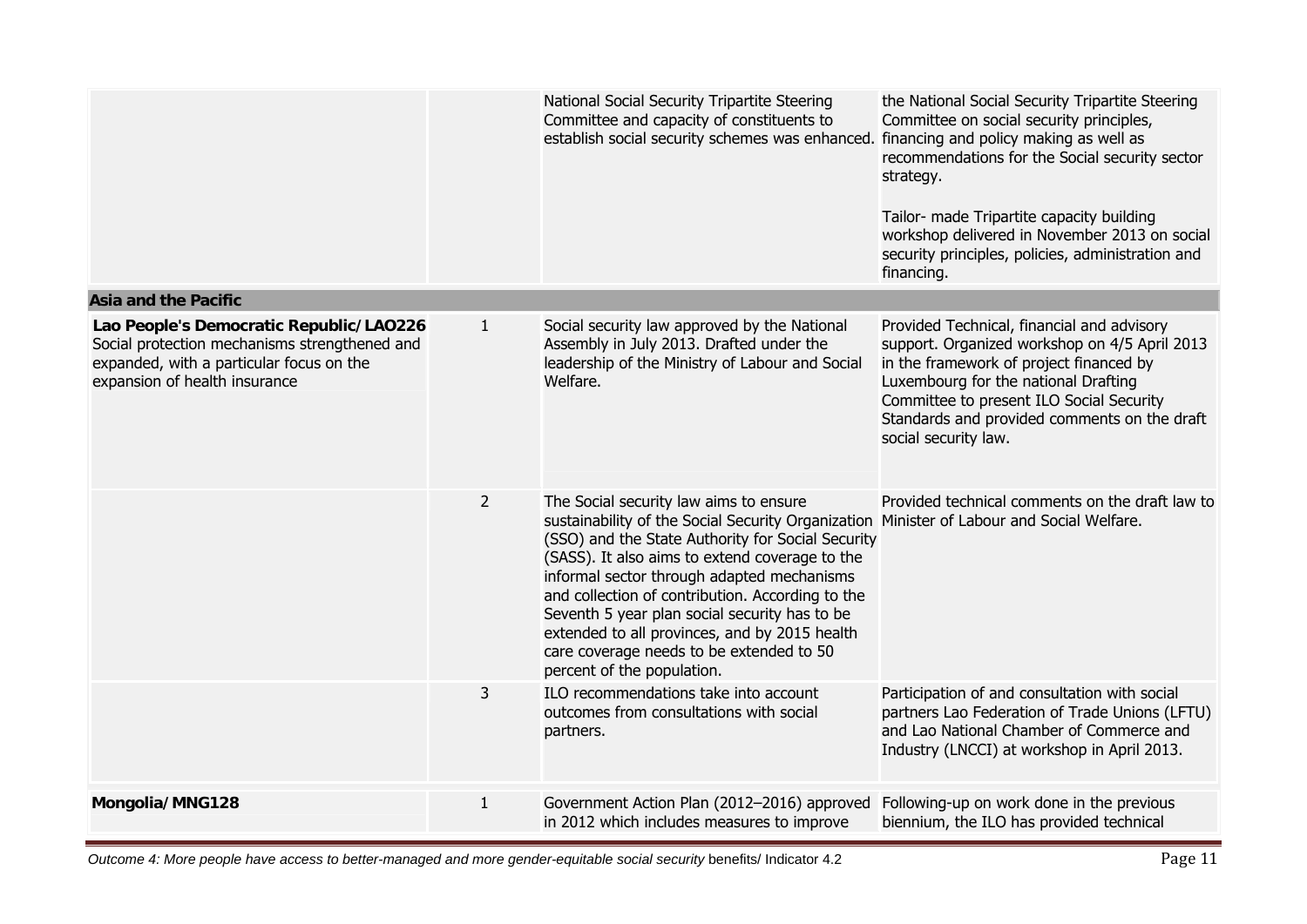| Social protection working conditions and<br>Implementation of national policies and<br>programmes on OSH improved with application<br>of ILO tools and products  |                | social welfare, strengthen social insurance and<br>create a multi-tiered pension system.                                                                                                                                                                                                                                                                                                                                                                                                                                                                                       | guidance and capacity building on pensions in<br>general as well as on pensions for vulnerable<br>groups, as requested by the tripartite partners.<br>Diagnostic work has begun on the development<br>of a social protection floor.                                                                                                                                                                                                                                                                                           |
|------------------------------------------------------------------------------------------------------------------------------------------------------------------|----------------|--------------------------------------------------------------------------------------------------------------------------------------------------------------------------------------------------------------------------------------------------------------------------------------------------------------------------------------------------------------------------------------------------------------------------------------------------------------------------------------------------------------------------------------------------------------------------------|-------------------------------------------------------------------------------------------------------------------------------------------------------------------------------------------------------------------------------------------------------------------------------------------------------------------------------------------------------------------------------------------------------------------------------------------------------------------------------------------------------------------------------|
|                                                                                                                                                                  | $\overline{2}$ | The Action Plan focuses on implementing<br>welfare policies, specifically pensions, for target<br>vulnerable groups.                                                                                                                                                                                                                                                                                                                                                                                                                                                           | ILO has provided reports to the Government on<br>old age pensions with particular focus on<br>informal workers, self-employed and herders.                                                                                                                                                                                                                                                                                                                                                                                    |
|                                                                                                                                                                  | 3              | ILO's policy recommendations to the<br>government take into account views expressed<br>by social partners during the tripartite<br>workshops.                                                                                                                                                                                                                                                                                                                                                                                                                                  | ILO has also provided advice to tripartite<br>partners and has conducted capacity building.<br>Participated in Workshop on the extension of<br>old-age income security to herders, the self-<br>employed and informal sector workers (May<br>2012).                                                                                                                                                                                                                                                                           |
| <b>Viet Nam/VNM151</b><br>Strengthened national capacities and knowledge<br>base for the effective implementation of social<br>security policies and strategies. | 1              | 1. Extension of social protection:<br>Party Resolution 15 on social policies approved<br>by the Central Committee of the Communist<br>Party in June 2012 which aims to achieve social<br>security for the whole population by 2020.                                                                                                                                                                                                                                                                                                                                            | 1. The ILO provided technical services to the<br>government. In particular the ILO prepared and<br>discussed with all stakeholders a report on<br>analysis of Viet Nam National Social Protection<br>Strategy (NSPS 2011-2020) in the context of the<br>establishment of a national social protection<br>floor.                                                                                                                                                                                                               |
|                                                                                                                                                                  |                | 2. Unemployment insurance (UI):<br>The Employment Promotion Law was adopted in project, conducted the 18-month review and<br>November 2013. It reflects, among other<br>aspects, ILO's recommendation to extend<br>unemployment insurance coverage to all<br>enterprises with at least one employee, and all<br>employees with at least 3 months contract<br>(currently, the UI law covers enterprises with at<br>least 10 employees with contract of at least 12<br>months).<br>New Decree on Penalties For Administrative<br>Violations Against Regulations On Labor, Social | 2. The ILO, with support of the ILO/Japan<br>evaluation of the implementation of the<br>unemployment insurance (UI) scheme. The<br>report identifies challenges and proposes 14<br>concrete solutions to improve the UI scheme<br>coverage and services. The ILO further provided<br>technical support and capacity building services<br>during the process of revision of the UI laws,<br>decrees and circulars; and prepared official<br>technical comments to the draft Employment<br>Law which now includes a UI chapter. |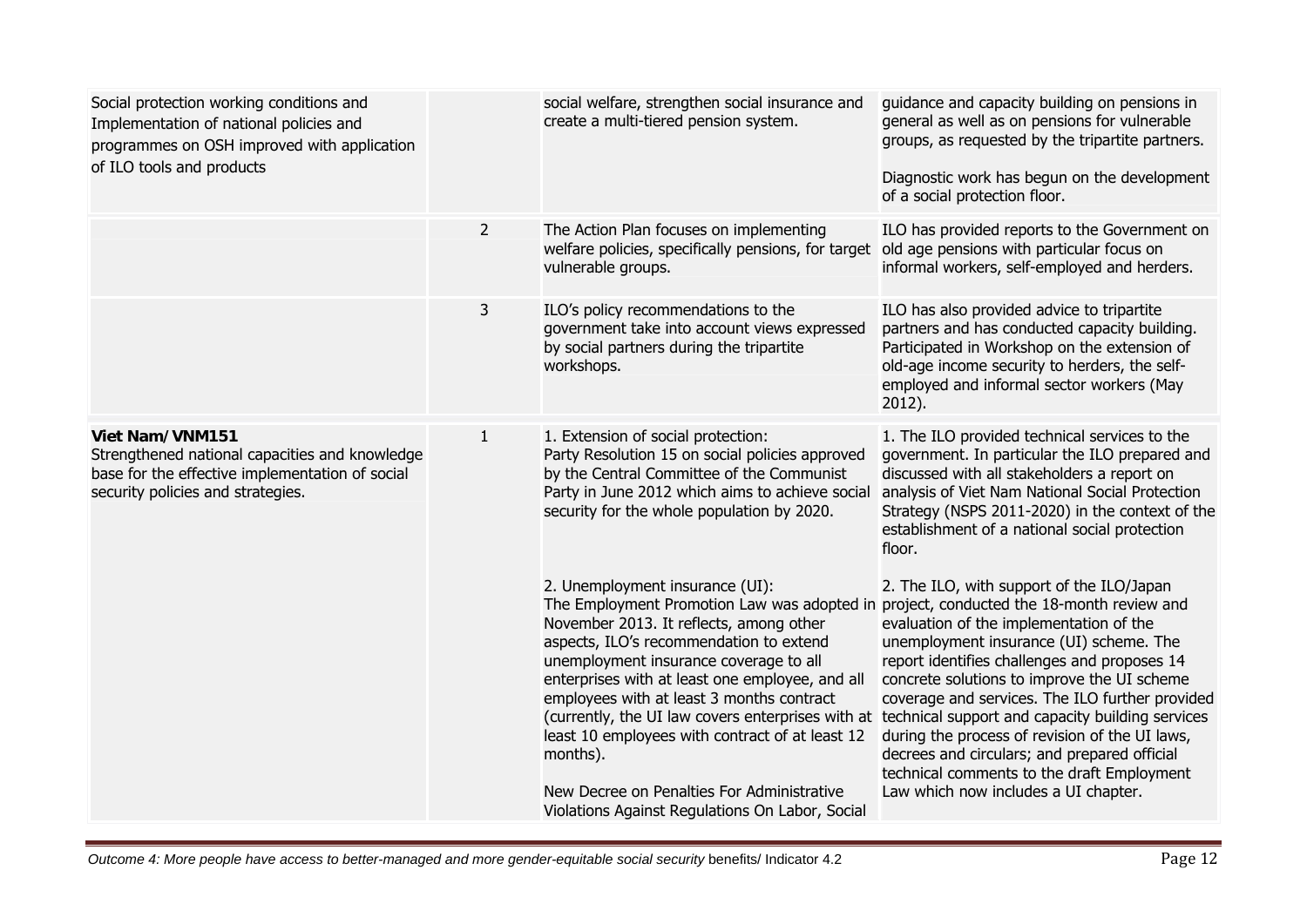|                | Insurance, And Overseas Manpower Supply<br>(Decree 95/2013/NĐ-CP on August 22nd 2013)<br>was adopted by the Government in 2013.<br>The Decree No. 100/2012/ND-CP and its guiding<br>Circular 32 No. 04/2013/TT-BLDTBXH were<br>amended respectively on 21 November 2012<br>and 1 March 2013. These amendments aim at<br>easing the UI claims procedures which is<br>expected to result in an increase in the number<br>of beneficiaries among those eligible. |                                                                                                                                                                                                                                                                                                                                                                                                                                                                                                                                                                                                                              |
|----------------|---------------------------------------------------------------------------------------------------------------------------------------------------------------------------------------------------------------------------------------------------------------------------------------------------------------------------------------------------------------------------------------------------------------------------------------------------------------|------------------------------------------------------------------------------------------------------------------------------------------------------------------------------------------------------------------------------------------------------------------------------------------------------------------------------------------------------------------------------------------------------------------------------------------------------------------------------------------------------------------------------------------------------------------------------------------------------------------------------|
| $\overline{2}$ | 1. Extension of social protection:<br>The objective of the Party Resolution 15 on<br>social policies is to ensure minimum levels in<br>income, education, housing, clean water and<br>information, making contribution to gradual<br>enhancement of incomes, ensuring secured<br>living and happiness of the people.                                                                                                                                          | 1. Through strong advocacy for a national social<br>protection floor (SPF) in Viet Nam (several<br>national workshops included a presentation on<br>the SPF), the ILO promoted the extension of<br>social security coverage to vulnerable workers.                                                                                                                                                                                                                                                                                                                                                                           |
|                | 2. Unemployment insurance:<br>By extending coverage to small enterprises and<br>short-term contracts, the new Employment<br>Promotion Law clearly intends to improve social<br>security for segment of the population more at<br>risk to lose their jobs.<br>In addition, the Employment Promotion Law<br>includes a chapter on public work programmes<br>that will target rural and low-skilled workers.                                                     | 2. The ILO provided technical support on<br>international labour standards to the Ministry of<br>Labour, Invalidity and Social Affairs (MOLISA)<br>and the National Assembly during the process of<br>development of the Employment Promotion<br>Law. The UI chapter takes into account the<br>ILO's recommendation for the expansion of<br>coverage to Small and Medium Enterprise (SME)<br>workers, and short-term and seasonal workers.<br>In parallel, the ILO shared experiences on<br>measures aimed at providing unemployment<br>protection to informal economy workers,<br>including through public work programmes. |
|                |                                                                                                                                                                                                                                                                                                                                                                                                                                                               | ILO conducted an actuarial valuation of the<br>public pension scheme, administered by the Viet                                                                                                                                                                                                                                                                                                                                                                                                                                                                                                                               |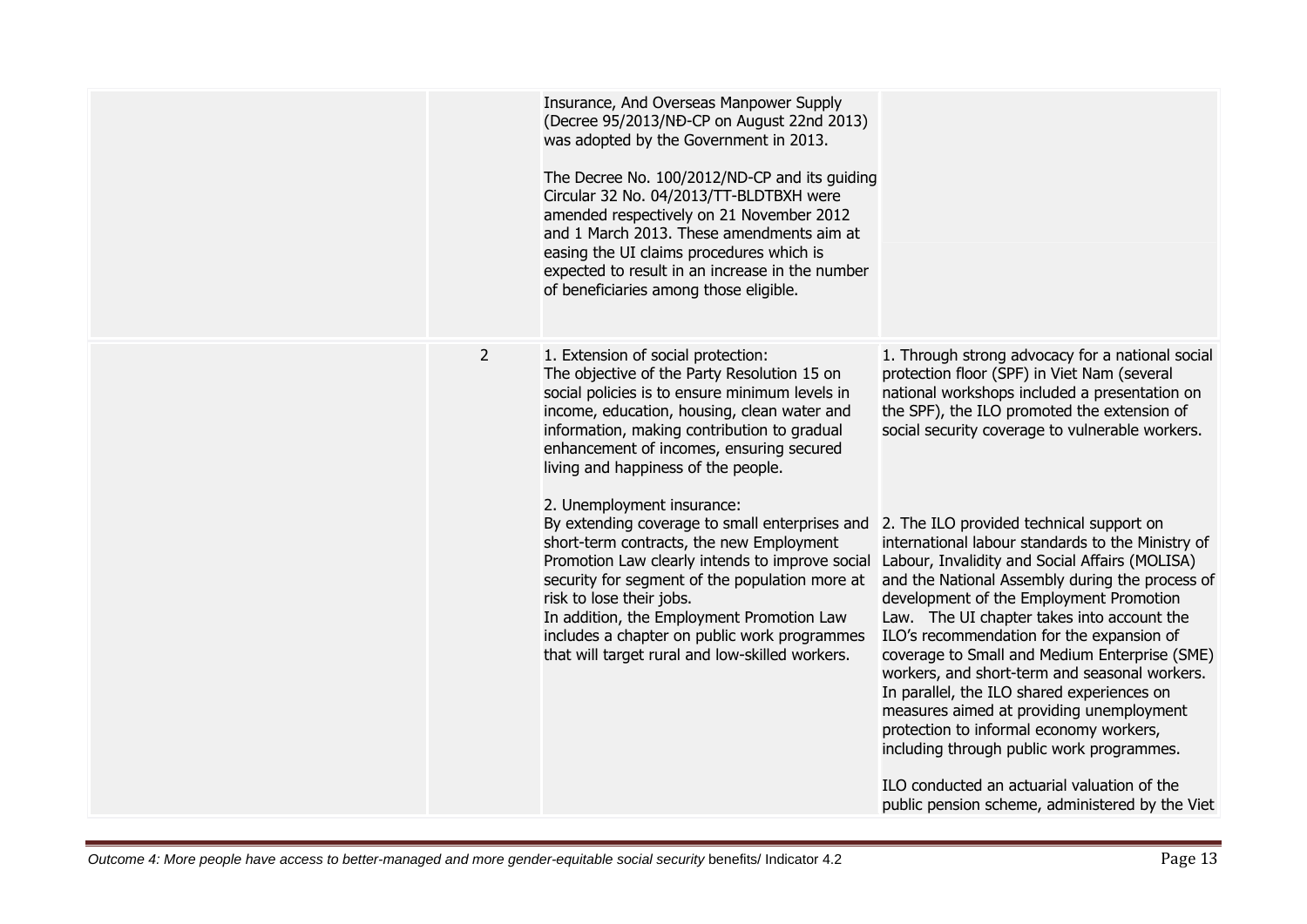|                                                                                                |              |                                                                                                                                                                                                                                                                                                                                                                                                                                                                                                                                          | Nam Social Security Fund (VSS) which was<br>accepted by the VSS and the Ministry of Labour,<br>Invalids and Social Affairs in August 2013. The<br>ILO organized a tripartite workshop to share<br>and explain the findings of the actuarial review,<br>in August 2013. Recommendations of the<br>actuarial report will inform the process for the<br>revision of the Social Insurance (SI) Law<br>currently under discussion                                                                                                                                                |
|------------------------------------------------------------------------------------------------|--------------|------------------------------------------------------------------------------------------------------------------------------------------------------------------------------------------------------------------------------------------------------------------------------------------------------------------------------------------------------------------------------------------------------------------------------------------------------------------------------------------------------------------------------------------|-----------------------------------------------------------------------------------------------------------------------------------------------------------------------------------------------------------------------------------------------------------------------------------------------------------------------------------------------------------------------------------------------------------------------------------------------------------------------------------------------------------------------------------------------------------------------------|
|                                                                                                | 3            | ILO's policy recommendations to the<br>government in the context of the NSPS, the<br>actuarial valuation and reform of the UI laws<br>take into account views expressed by social<br>partners.                                                                                                                                                                                                                                                                                                                                           | 1. NSPS discussed with all stakeholders.<br>2. All national and provincial workshops under<br>the ILO/Japan project (8 in total) were attended<br>by representatives from government as well as<br>the Viet Nam General Confederation of Labour<br>(VGCL) and the Viet Nam Chamber of<br>Commerce and Industry (VCCI). In addition, the<br>project provided support for consultation among<br>VGCL and VCCI members facilitating the<br>preparation of a common position on the draft<br>Employment Promotion Law.                                                          |
| India/IND126<br>Social protection policies/programmes<br>formulated and progressively extended | $\mathbf{1}$ | The National Health Insurance Scheme<br>(Rashtriya Swasthya Bima Yojana (RSBY))<br>extended on 4 June 2013 by the Union<br>Government of India to cover various categories<br>of informal economy workers who were not<br>covered earlier.<br>The Building and Other Construction Workers<br>Related Laws (Amendment) Bill, 2013 (Bill No.<br>XIX of 2013) tabled in the Rajya Sabha (Upper<br>House of Parliament) on 18 March 2013 and<br>referred to Standing Committee on Labour of<br>the Parliament. The Cabinet of the Government | Office provided technical contributions to the<br>Task Force regarding identification of workers to<br>be covered, preparation of operational<br>guidelines; and undertook awareness-raising of<br>workers through workshops.<br>ILO led tripartite working group provided its<br>recommendations which are aimed at enhancing<br>the implementation of these Acts through<br>simplification of registration of workers and<br>strengthening the service delivery of Welfare<br>Boards. Office assistance continued on from the<br>previous biennium when Office prepared a |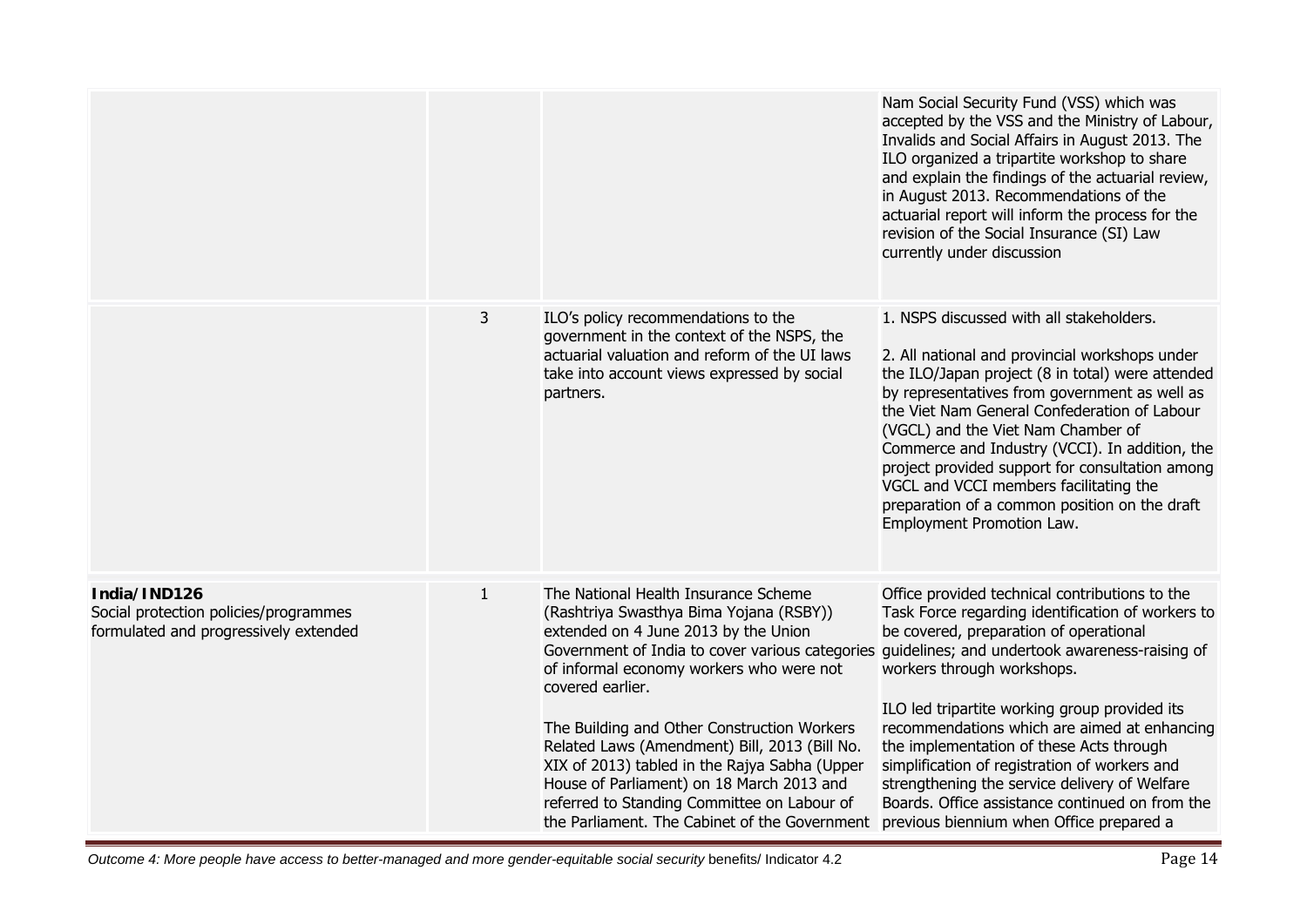|                | of India approved in November 2012 the<br>amendments to the Building and Other<br>Construction Workers Acts incorporating the<br>recommendations of the ILO-led Tripartite<br>Working Group.                                                                                                                                                                                                                                                                                                                                                                                                                                                                                                                                                                                                                                                     | Discussion Paper Improved Service Delivery of<br>Welfare Schemes for the Construction Workers<br>under the Building and Other Construction<br>Workers Welfare Cess Act, 1996 which was<br>discussed at a Tripartite Meeting in March 2011.<br>The Tripartite Meeting recommended the<br>formation of a Tripartite Working Group with the<br>ILO as Convenor to recommend amendments to<br>the legislation. The Working Group Report was<br>submitted in August 2011.<br>The ILO facilitated discussions on the Working<br>Group Recommendations at tripartite meetings<br>held at National level (Hyderabad, 21-22<br>September 2012), and at state levels (Ranchi,<br>16 January 2012, Noida, 1 October 2012) as<br>well as with the workers organizations<br>(Bangalore, 12-13 March 2012).                                                                             |
|----------------|--------------------------------------------------------------------------------------------------------------------------------------------------------------------------------------------------------------------------------------------------------------------------------------------------------------------------------------------------------------------------------------------------------------------------------------------------------------------------------------------------------------------------------------------------------------------------------------------------------------------------------------------------------------------------------------------------------------------------------------------------------------------------------------------------------------------------------------------------|---------------------------------------------------------------------------------------------------------------------------------------------------------------------------------------------------------------------------------------------------------------------------------------------------------------------------------------------------------------------------------------------------------------------------------------------------------------------------------------------------------------------------------------------------------------------------------------------------------------------------------------------------------------------------------------------------------------------------------------------------------------------------------------------------------------------------------------------------------------------------|
| $\overline{2}$ | The RSBY has been extended to the following<br>categories of informal economy workers which<br>will cover approximately 9.6 million families<br>(approx. 50 million people): Rickshaw pullers<br>(1.4 million families); Rag/waste pickers (1.16<br>million families), Taxi/auto-rickshaw drivers (3.6<br>million families); Mine workers (1.8 million<br>families);<br>Sanitation workers (1.1 million families).<br>During 2012-13 the RSBY has been extended to<br>cover outpatients in Andhra Pradesh (Ranga<br>Reddy District), Punjab (Faridkot, Bhatinda and<br>Rupnagar Districts), Sherchip (Mizoram) and<br>Uttarakhand (Dehradun).<br>The Building and Other Construction Workers<br>Related Laws (Amendment) Bill, 2013 amends<br>provisions in order to cover all construction<br>workers irrespective of the cost of construction. | Office provided technical contributions to each<br>of the task forces established by the Ministry of<br>Labour and Employment and conducted<br>awareness raising/training workshops with trade<br>unions and civil society organizations.<br>Office provided technical and monitoring<br>support towards extension of RSBY scheme for<br>outpatient treatment which was piloted with the<br>support of the ILO Micro-Insurance Innovation<br>Facility in two districts (Mehsana in Gujarat and<br>Puri in Odisha). Office provided technical<br>support in monitoring the sustainability of the<br>pilot initiatives in Puri and Mehsana.<br>Office provided technical and financial support<br>to disseminate the Working Group<br>Recommendations at state-level tripartite<br>workshops and feedback from constituents<br>consolidated and shared with the Ministry of |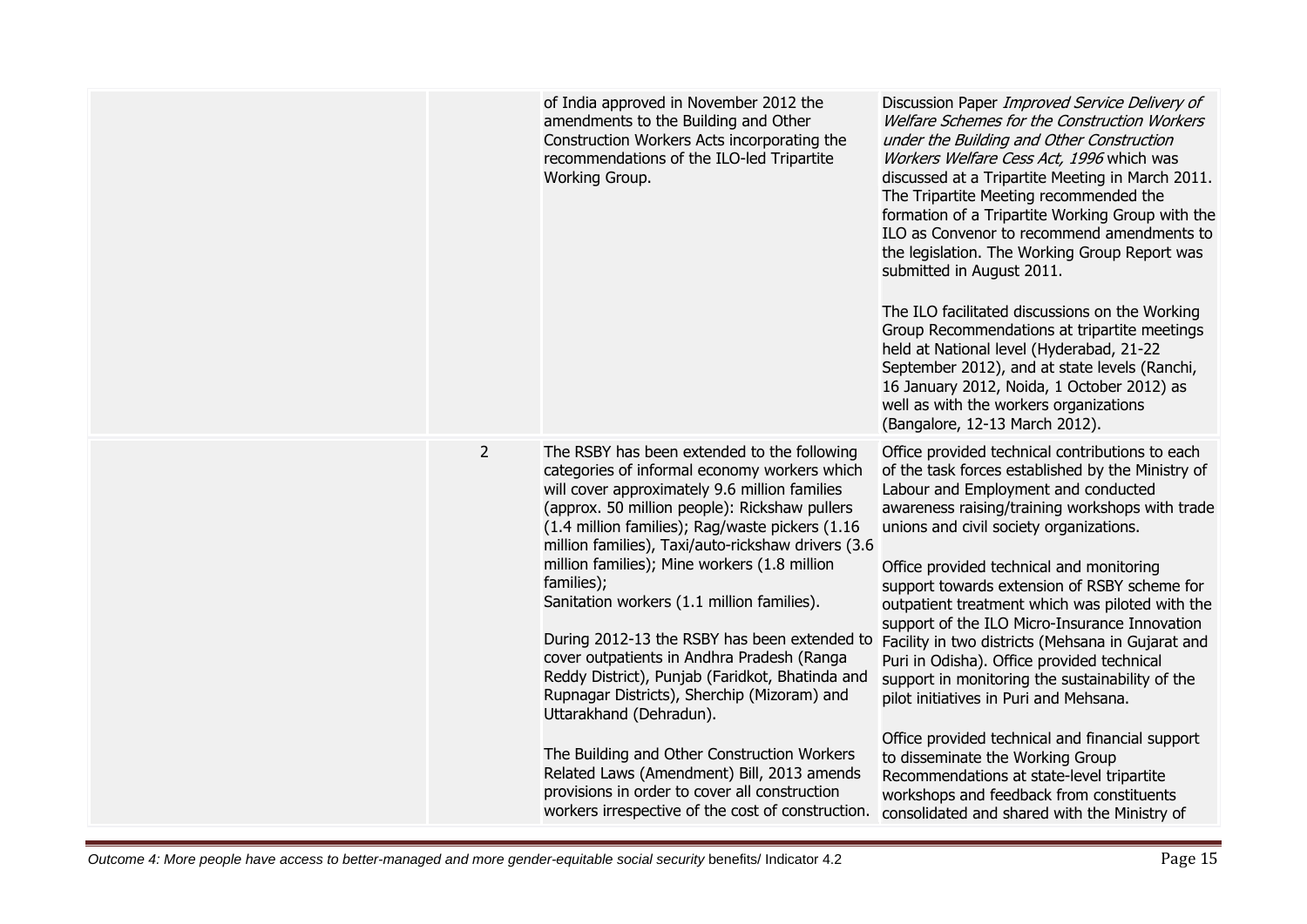|                                                                                                         |              |                                                                                                                                                                                                                                                                                                                                                                                                                                                                                                                                                                                                                                                                                                                                                                                                                                                                                                                                                                                                                                                                                                                                                                                                                                                                                         | Labour and Employment.                                                                                                                                                                                                                                                                                                                                                                                                                                                                                                                                                                                                                                                                                                                                                                                                                                                                                                                                                 |
|---------------------------------------------------------------------------------------------------------|--------------|-----------------------------------------------------------------------------------------------------------------------------------------------------------------------------------------------------------------------------------------------------------------------------------------------------------------------------------------------------------------------------------------------------------------------------------------------------------------------------------------------------------------------------------------------------------------------------------------------------------------------------------------------------------------------------------------------------------------------------------------------------------------------------------------------------------------------------------------------------------------------------------------------------------------------------------------------------------------------------------------------------------------------------------------------------------------------------------------------------------------------------------------------------------------------------------------------------------------------------------------------------------------------------------------|------------------------------------------------------------------------------------------------------------------------------------------------------------------------------------------------------------------------------------------------------------------------------------------------------------------------------------------------------------------------------------------------------------------------------------------------------------------------------------------------------------------------------------------------------------------------------------------------------------------------------------------------------------------------------------------------------------------------------------------------------------------------------------------------------------------------------------------------------------------------------------------------------------------------------------------------------------------------|
|                                                                                                         | 3            | All issues concerning labour are placed before<br>the Tripartite Committee on Conventions and<br>labour related issues are discussed in the<br>Tripartite Standing Labour Committee.<br>The Indian Labour Conference (tripartite forum)<br>held in May 2013 recommended measures for<br>the extension of social security, including RSBY<br>pension with indexation for all workers including by the Government in the legislative<br>self-employed; and improvement of service<br>conditions, wages and social security for various organizing various workshops for<br>categories of workers employed in different<br>Central and State Government Schemes (Mid-<br>day Meals, Education for All, ASHA - Accredited<br>Social Health Activist, Anganwadi).<br>Amendments to the Building and Other<br>Construction Workers (Regulation of<br>Employment and Conditions of Service) Act,<br>1996 and Building and Other Construction<br>Workers Welfare Cess Act, 1996 recommended<br>by ILO-led tripartite working group were<br>disseminated/ discussed in tripartite fora /trade<br>unions at national/state levels (Tripartite-East<br>zone in Jan 2012, Trade Unions March 2012,<br>National tripartite September 2012) to take<br>feedback for finalizing amendments to the Act. | Office participated in the Tripartite Committee<br>on Conventions and in the Indian Labour<br>Conference Committee and provided technical<br>inputs relating to ILO Conventions/<br>Recommendations.<br>Provided technical advisory services for:<br>preparing the draft amendments and<br>coverage, and with special reference to ensuring recommendations which have been incorporated<br>amendments; Technical and financial support in<br>dissemination/discussion and taking feedback<br>from all stakeholders on the proposed<br>amendments.<br>Awareness raising activities and campaigns for<br>enhanced social security for construction<br>workers and their families.<br>Facilitated tripartite consultations and finalized<br>the Report of the Working Group on<br>Standardization of Documents for Improved<br>Service Delivery (August 2011) containing<br>recommendations on behalf of the tripartite<br>working group; and the amendments to the Act. |
| <b>Europe</b>                                                                                           |              |                                                                                                                                                                                                                                                                                                                                                                                                                                                                                                                                                                                                                                                                                                                                                                                                                                                                                                                                                                                                                                                                                                                                                                                                                                                                                         |                                                                                                                                                                                                                                                                                                                                                                                                                                                                                                                                                                                                                                                                                                                                                                                                                                                                                                                                                                        |
| <b>Republic of Moldova/MDA151</b><br>Strengthened coverage and sustainability of the<br>pension system. | $\mathbf{1}$ | Moldova has concluded social security<br>agreements with various countries. During the<br>reporting period 2012-13:<br>(1) Agreements entered into force with:<br>-Luxembourg (1 Jan 2012); Austria (1 Dec<br>2012); Estonia (1 Aug 2012); Czech Republic (1<br>Oct 2012).                                                                                                                                                                                                                                                                                                                                                                                                                                                                                                                                                                                                                                                                                                                                                                                                                                                                                                                                                                                                              | Following-up on work done in the previous<br>biennium, the Office provided technical advice<br>through the EU migration project:<br>(1) a legal analysis on social security<br>coordination for non-EU countries in South and                                                                                                                                                                                                                                                                                                                                                                                                                                                                                                                                                                                                                                                                                                                                          |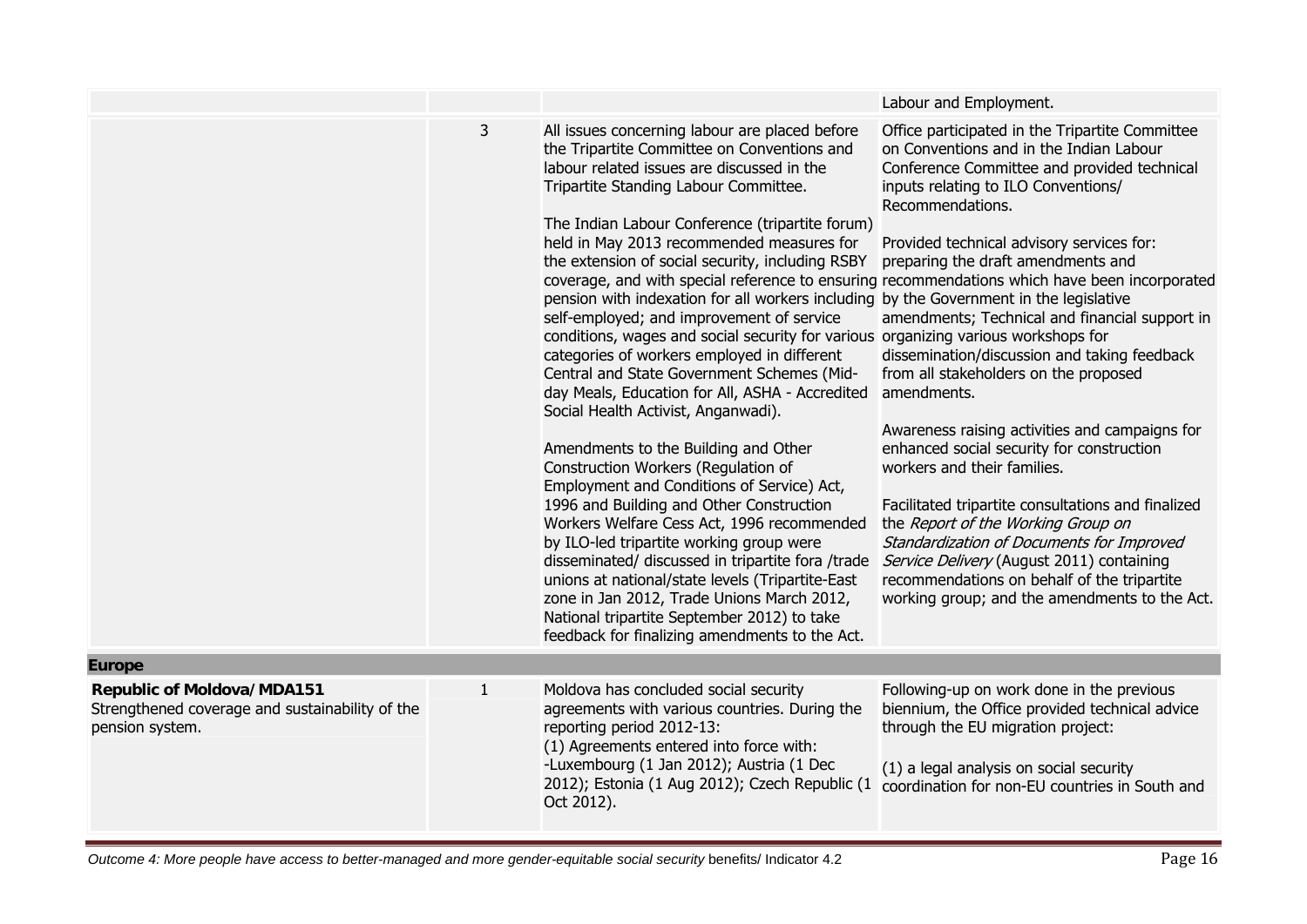|                | (2) Agreement ratified with Belgium (29 March Eastern Europe published in 2013,<br>$2013$ ).                                                                                                                                                        |                                                                                                                                                                                                       |
|----------------|-----------------------------------------------------------------------------------------------------------------------------------------------------------------------------------------------------------------------------------------------------|-------------------------------------------------------------------------------------------------------------------------------------------------------------------------------------------------------|
|                | (3) Administrative arrangements entered into<br>force with Romania (1 Jan 2012).                                                                                                                                                                    | (2) support to the Moldovan delegation to<br>negotiate social security agreements with 3<br>further countries being provided:                                                                         |
|                | (4) Administrative arrangements ratified with<br>Luxembourg (25 Jan 2012).                                                                                                                                                                          | - Hungary (3 <sup>rd</sup> round in Nov 2012)<br>- Latvia $(1st$ round in May 2013)                                                                                                                   |
|                | (5) Agreements with Hungary and Poland are<br>planned to be signed by the end of 2013.                                                                                                                                                              | - Lithuania (2 <sup>nd</sup> round in Sept 2012, 3 <sup>rd</sup> round in<br>April 2013), and                                                                                                         |
|                | Negotiations with Lithuania and Latvia (and<br>Belgium on administrative arrangement) are on-<br>going.                                                                                                                                             | Through the EU migration project, ILO provided<br>capacity building: Training of trainers to<br>implement social security agreements (May<br>2012).                                                   |
|                | Moldova has developed draft Regulation for the<br>Application of Bilateral Agreements on Social<br>Security. As of September 2013, the legal text is<br>in the final stage of approval (expected date of<br>promulgation by the end of 2013).       |                                                                                                                                                                                                       |
|                |                                                                                                                                                                                                                                                     |                                                                                                                                                                                                       |
| $\overline{2}$ | Social security agreements ensure the right of<br>migrant workers for long-term benefits including the awareness raising campaign on social<br>old-age, invalidity, employment injury,<br>survivorship, and in some cases medical care<br>benefits. | Through EU migration project, ILO supported<br>security agreements which was launched on 21<br>June 2013, including:                                                                                  |
|                |                                                                                                                                                                                                                                                     | (1) Two 30 second video spots on social security<br>rights for migrant workers which were<br>developed in Romanian. Upon approval of ILO<br>and EC, they will be broadcast on national<br>television. |
|                |                                                                                                                                                                                                                                                     | (2) Training session for journalists on issues<br>related to Social Security Agreements (June<br>2013).                                                                                               |
|                |                                                                                                                                                                                                                                                     | (3) Information material developed and                                                                                                                                                                |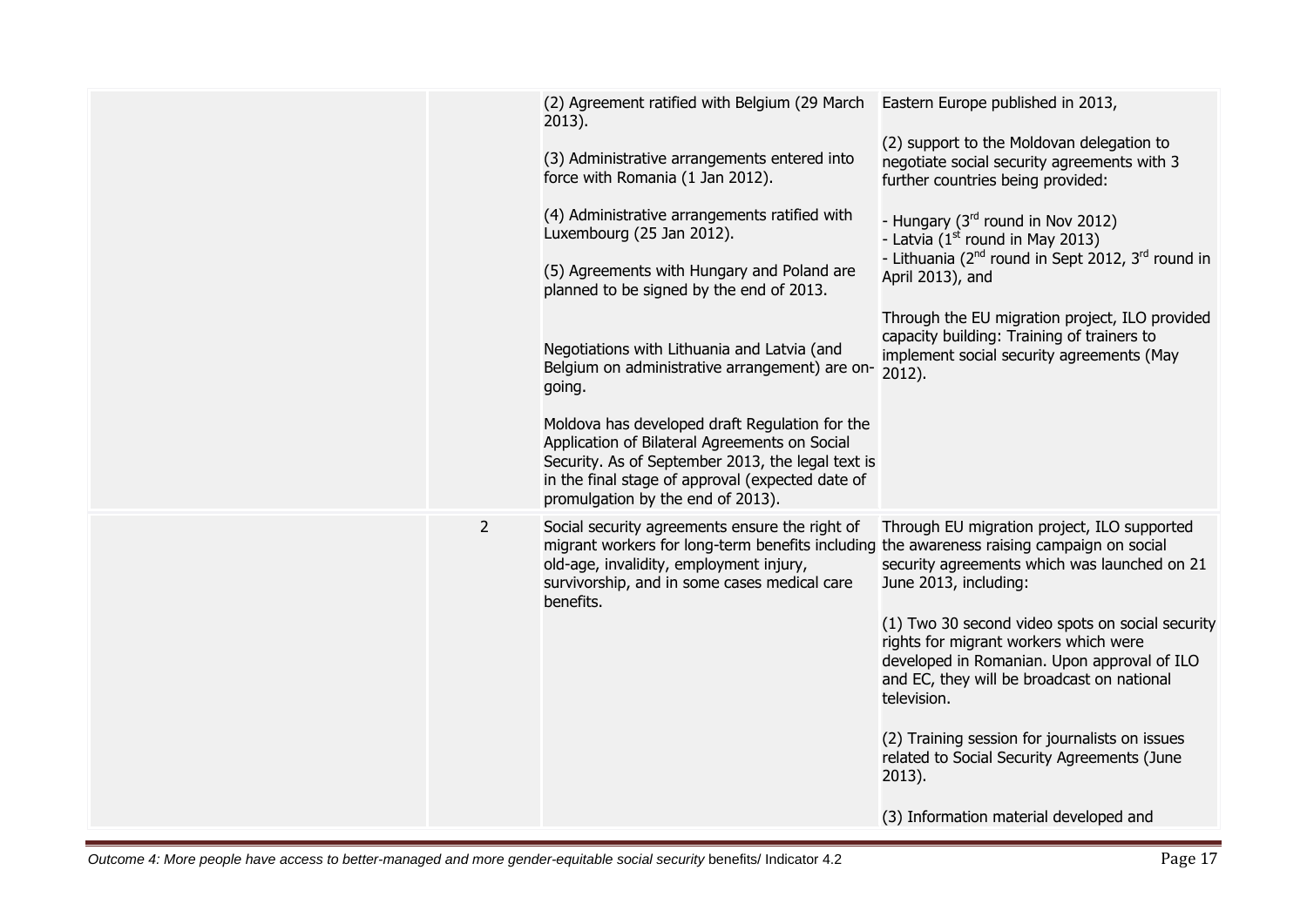|  |                                                                                                                                            | distributed.                                                                          |
|--|--------------------------------------------------------------------------------------------------------------------------------------------|---------------------------------------------------------------------------------------|
|  | Development of the ILO's policy<br>recommendations to the government includes<br>consultation of employers' and workers'<br>organizations. | Contributed through capacity building of<br>constituents, advocacy and sensitization. |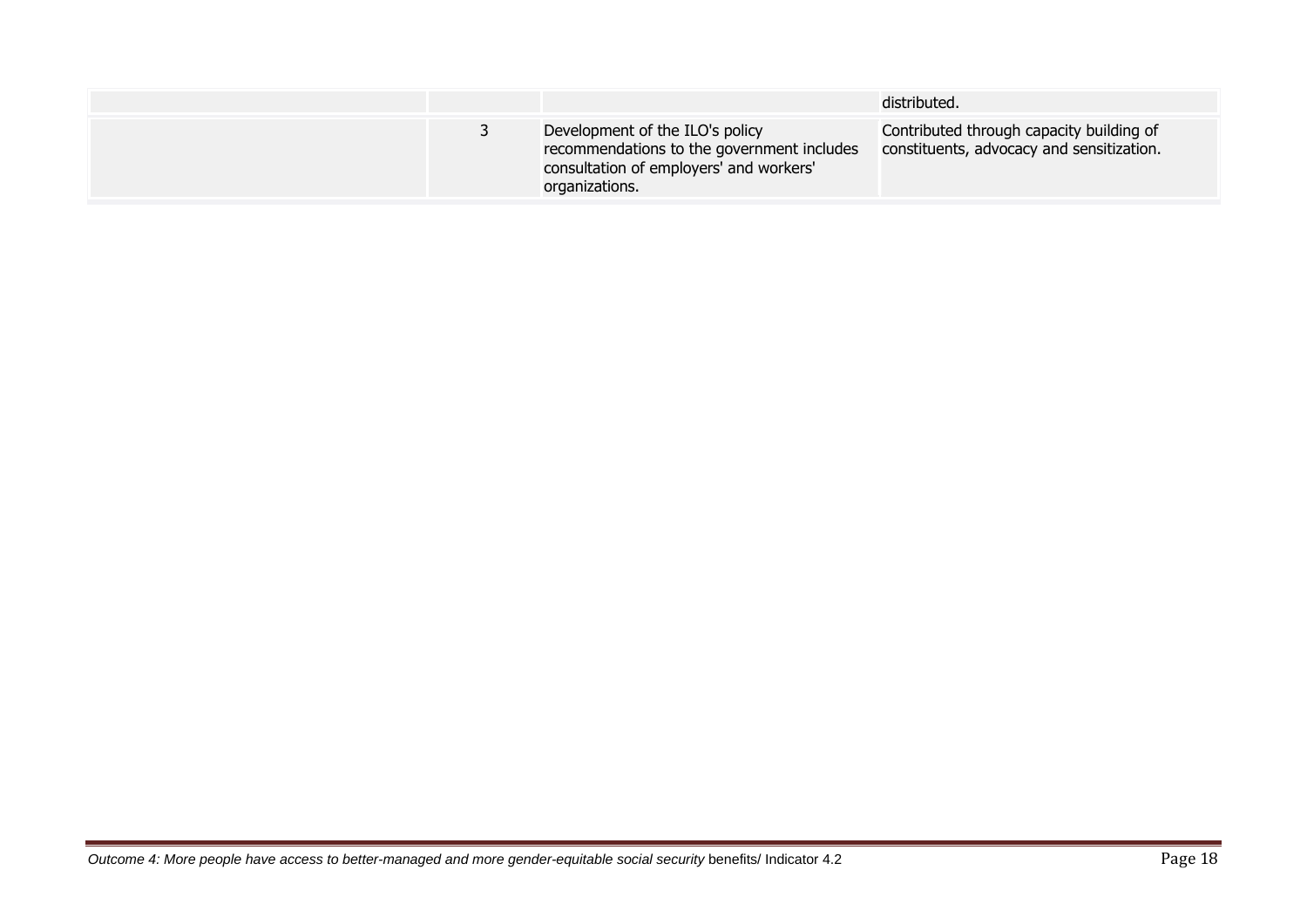**Indicator - 4.3. Number of member States that, with ILO support, improve the legal framework, general and financial management and/or tripartite governance of social security in line with international labour standards. African Region**

## **Measurement**

To be counted as reportable, results must meet at least one of the following criteria:

- 1. Legislation is adopted that seeks to improve the performance, management or governance of a social security scheme or a national system in line with up to date ILO social security Conventions.
- 2. An actuarial or social budgeting report aiming to enhance the financial viability of the social security scheme is submitted and accepted by a social security scheme or a government agency, after consultation of employers' and workers' organizations.
- 3. A body of social security experts, trained under a capacity-building programme established through a memorandum of understanding with the ILO, is employed in social security government agencies, employers' and workers' organizations or academic institutions dealing with social security.

| <b>Country/Country Programme Outcome</b><br>(CPO)                                                                                               | <b>Measurement</b><br>Criteria | <b>Result Achieved</b>                                                                                                                                                                                                                                                                                                                                                                      | <b>ILO Contribution</b>                                                                                                                                                                                                                                                                                                                                           |
|-------------------------------------------------------------------------------------------------------------------------------------------------|--------------------------------|---------------------------------------------------------------------------------------------------------------------------------------------------------------------------------------------------------------------------------------------------------------------------------------------------------------------------------------------------------------------------------------------|-------------------------------------------------------------------------------------------------------------------------------------------------------------------------------------------------------------------------------------------------------------------------------------------------------------------------------------------------------------------|
| <b>Africa</b>                                                                                                                                   |                                |                                                                                                                                                                                                                                                                                                                                                                                             |                                                                                                                                                                                                                                                                                                                                                                   |
| Congo/COG127<br>La réforme des institutions de sécurité sociale<br>est engagée avec la participation des mandants<br>tripartites                | $\overline{2}$                 | Evaluation actuarielle du régime géré par la<br>Caisse de retraite des fonctionnaires au 31<br>décembre 2011 visant à accroître la viabilité<br>financière du système de sécurité sociale.<br>Consultations avec les mandants tripartites et<br>validation du rapport actuariel en octobre 2013.<br>Capacités des cadres de la sécurité sociale<br>renforcées dans les domaines de gestion. | Appui technique, d'une équipe d'actuaires pour<br>la collecte et l'analyse des données et la<br>conduite du processus de l'étude actuarielle.<br>Organisation, par l'équipe d'actuaires, de<br>sessions de renforcements des capacités et<br>appui à la préparation des dispositions<br>législatives qui font partie des recommandations<br>du rapport actuariel. |
| Togo/TGO126<br>Une politique de la protection sociale pour tous<br>est formulée et les mandants et acteurs clés ont<br>des capacités renforcées |                                | Ratification de la Convention No. 102 en juin<br>2013.                                                                                                                                                                                                                                                                                                                                      | Appui technique du BIT par une étude d'analyse<br>comparative de la législation nationale avec C.<br>No. 102.                                                                                                                                                                                                                                                     |
| United Republic of Tanzania/TZA903<br>Increased gender sensitive social protection<br>coverage including those in the informal                  |                                | Social security legislative and regulatory<br>instruments developed. This included The Social development of the social security legislative<br>Security Laws (Amendments) Act, 2012 enacted                                                                                                                                                                                                | Provided technical support during the phase of                                                                                                                                                                                                                                                                                                                    |

*Outcome 4: More people have access to better-managed and more gender-equitable social security benefits/ Indicator 4.3* Page 19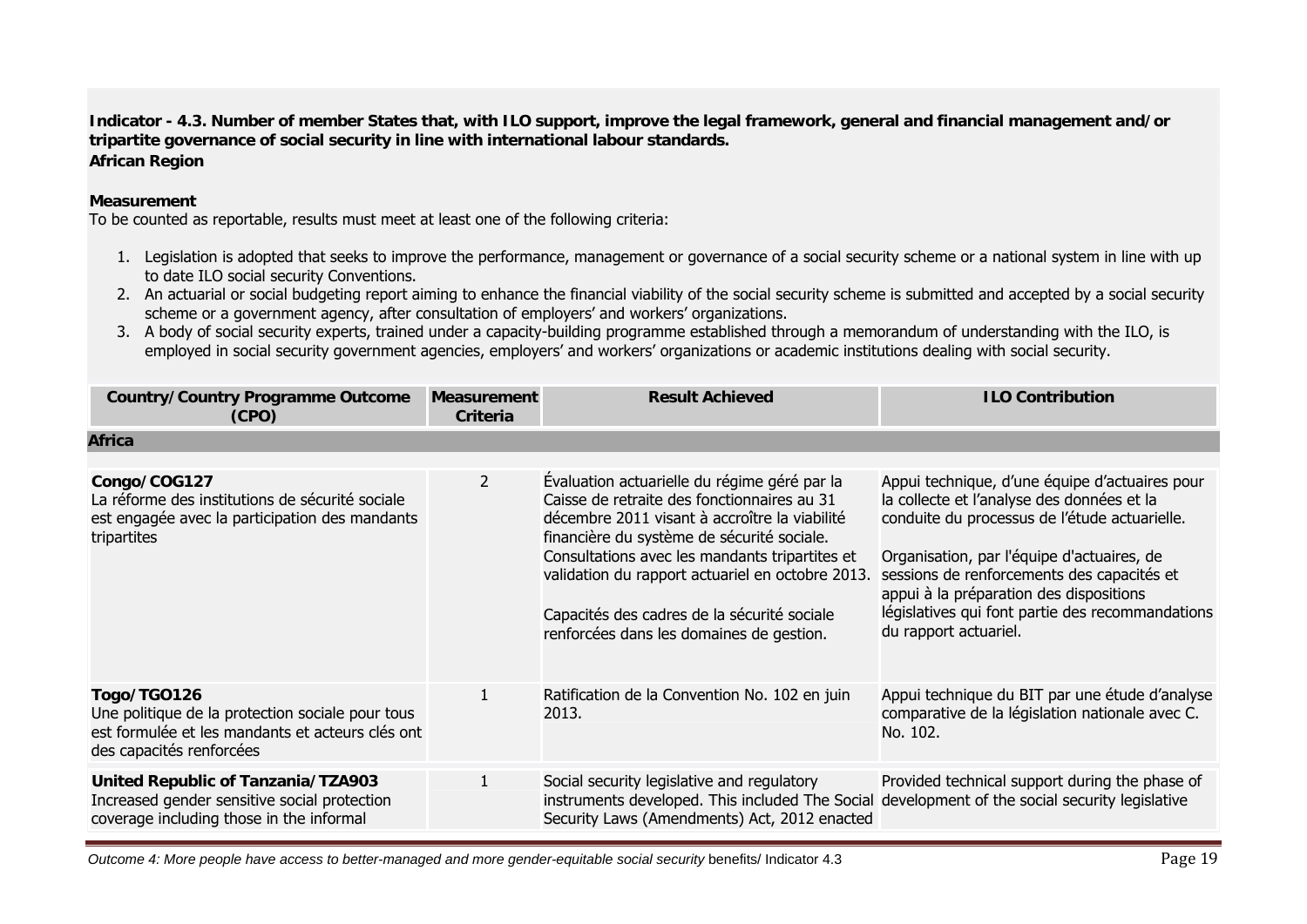| economy and vulnerable groups                                                                                                                                                         |   | by Parliament and signed by the President on 15 and regulatory instruments.<br>June 2012.                                                                                                                                                                                                                                                                                   | Covered all the logistical and facilitation costs<br>towards stakeholder's trainings regarding social<br>protection issues as well as consultation<br>meetings.                                                                                                                                                                                                                                                                                                                                                                                                                                        |
|---------------------------------------------------------------------------------------------------------------------------------------------------------------------------------------|---|-----------------------------------------------------------------------------------------------------------------------------------------------------------------------------------------------------------------------------------------------------------------------------------------------------------------------------------------------------------------------------|--------------------------------------------------------------------------------------------------------------------------------------------------------------------------------------------------------------------------------------------------------------------------------------------------------------------------------------------------------------------------------------------------------------------------------------------------------------------------------------------------------------------------------------------------------------------------------------------------------|
|                                                                                                                                                                                       |   | Six Social Security Regulatory Authority (SSRA)<br>officers obtained Social Security Diploma.                                                                                                                                                                                                                                                                               | Provided financial support to cover tuitions for 6<br>SSRA officers to successfully attend Social<br>Security Diploma Programs whereby the<br>graduates acquired skills in Social Security<br>Administration.<br>Conducted and facilitated high level training<br>seminars for decision makers and constituents<br>through which 100 MPs were sensitized on<br>Social Protection Policy issues and 40 leaders<br>and trainers of Trade Union Congress of<br>Tanzania (TUCTA) affiliates were trained in<br>Labour Laws and social protection.                                                          |
| Algeria/DZA126<br>La capacité des institutions nationales et des<br>partenaires sociaux sont renforcées pour la mise<br>en place d'une structure de formation en<br>sécurité sociale. | 3 | L'Algérie dispose (en décembre 2013) d'un<br>premier groupe d'experts dont les capacités ont<br>été renforcées pour assurer la formation dans la école :<br>future Ecole supérieure de sécurité sociale dont<br>la mise en place fait l'objet d'un partenariat<br>BIT/Ministère du travail, de l'emploi et de la<br>sécurité sociale (mémorandum signé en juin<br>$2013$ ). | Appui technique fourni par le BIT au<br>gouvernement pour la mise en place de cette<br>- Programmes de formation de la future Ecole<br>sur la sécurité sociale ont été développés avec<br>l'appui du BIT en tenant compte des modules<br>du Master sur la protection sociale de<br>l'Université de Maurice qui ont été partagés par<br>le BIT avec le Ministère du travail;<br>- Définition d'un plan d'action pour l'appui à la<br>mise en place de l'école;<br>- Mission technique d'une délégation du<br>Ministère du travail et de l'Université d'Alger au<br>BIT Genève organisée (janvier 2013). |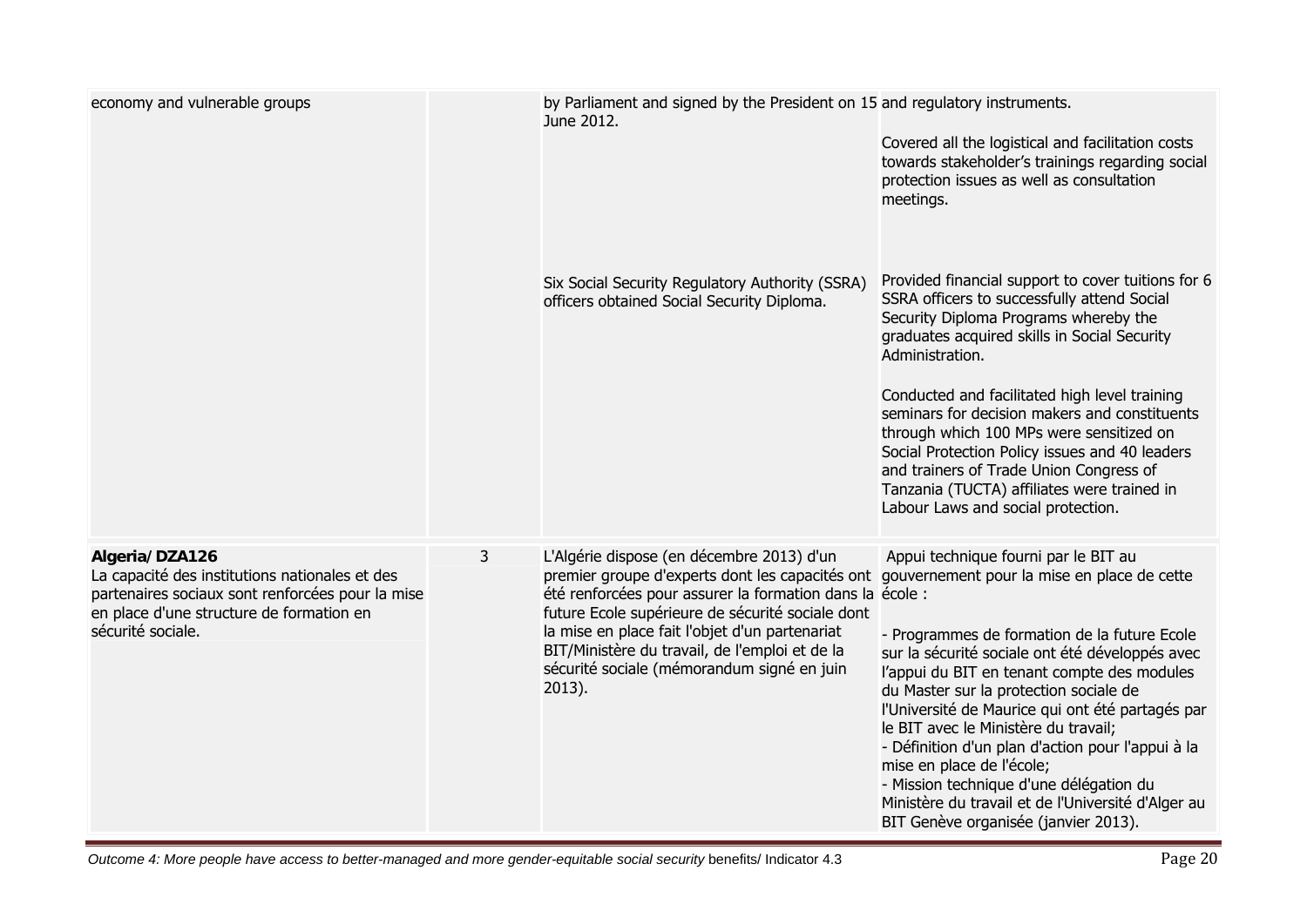|                                                                                                                                                                                                                                                     |                |                                                                                                                                                                                                                                                                                                                                                                                                                | Projet de partenariat pour la mise en place de<br>l'école finalisé et signé entre le BIT/Algérie le 14<br>juin 2013.                                                                                                                                                                                                                                                                                                                                                                                                                                                                          |
|-----------------------------------------------------------------------------------------------------------------------------------------------------------------------------------------------------------------------------------------------------|----------------|----------------------------------------------------------------------------------------------------------------------------------------------------------------------------------------------------------------------------------------------------------------------------------------------------------------------------------------------------------------------------------------------------------------|-----------------------------------------------------------------------------------------------------------------------------------------------------------------------------------------------------------------------------------------------------------------------------------------------------------------------------------------------------------------------------------------------------------------------------------------------------------------------------------------------------------------------------------------------------------------------------------------------|
| Cape Verde/CPV128<br>Le cadre institutionnel de gouvernance de la<br>sécurité/protection sociale est renforcé, y<br>compris la promotion et le renforcement de la<br>SSTE sont assurés                                                              | $\overline{2}$ | Rapport de budgétisation sociale visant à<br>accroître la viabilité financière du système de<br>sécurité sociale, validé par les mandants du BIT<br>lors des ateliers organisés en novembre 2012 et novembre 2012.<br>mars 2013.                                                                                                                                                                               | Etablissement, avec l'appui financier du<br>Portugal, d'une revue des dépenses et de la<br>performance de la protection sociale (SPER), en<br>Renforcement des capacités des partenaires<br>nationaux concernant la dette de la sécurité<br>sociale (février 2012); l'administration de<br>pensions sociales (novembre 2012), et le<br>financement de la santé (octobre 2012). Au<br>total, 113 cadres de plusieurs ministères et des<br>institutions de sécurité sociale, employeurs,<br>travailleurs et partenaires techniques et<br>financières ont été formées en 2012 et 120 en<br>2013. |
| Botswana/BWA126<br>Government and social partners have developed<br>and implement policies on improving<br>management and effectiveness of the national<br>social security system.                                                                  | $\overline{2}$ | Actuarial assessment for the establishment of<br>Botswana's National Pension Fund developed in<br>consultation with employers' and workers'<br>organizations and validated by the National<br>Tripartite Task Force in September 2013.<br>Financial study on the establishment of a new<br>broad based occupational pension scheme<br>completed in consultation with employers' and<br>workers' organizations. | Provided technical support for the development<br>of the actuarial assessment which was accepted<br>in September 2013. Completed financial study<br>toward the establishment of a broad based<br>occupational pension scheme which was<br>approved by the tripartite task team.                                                                                                                                                                                                                                                                                                               |
| Mozambique/MOZ106<br>Social Protection policies and strategies<br>reviewed and implemented to ensure greater<br>coverage both in the informal and formal<br>economies, contributing to the gradual<br>implementation of the Social Protection Floor | $\overline{2}$ | Actuarial valuation of the National Social<br>Security Institute (NSSI) and the National<br>Directorate for Social Security (DNPS) submitted valuation of the scheme.<br>and accepted by the NSSI in December 2013.<br>Employers' and workers' representatives on the<br>governing board of the scheme were consulted<br>and informed.                                                                         | ILO has facilitated through technical and<br>financial resources, the delivery of the actuarial                                                                                                                                                                                                                                                                                                                                                                                                                                                                                               |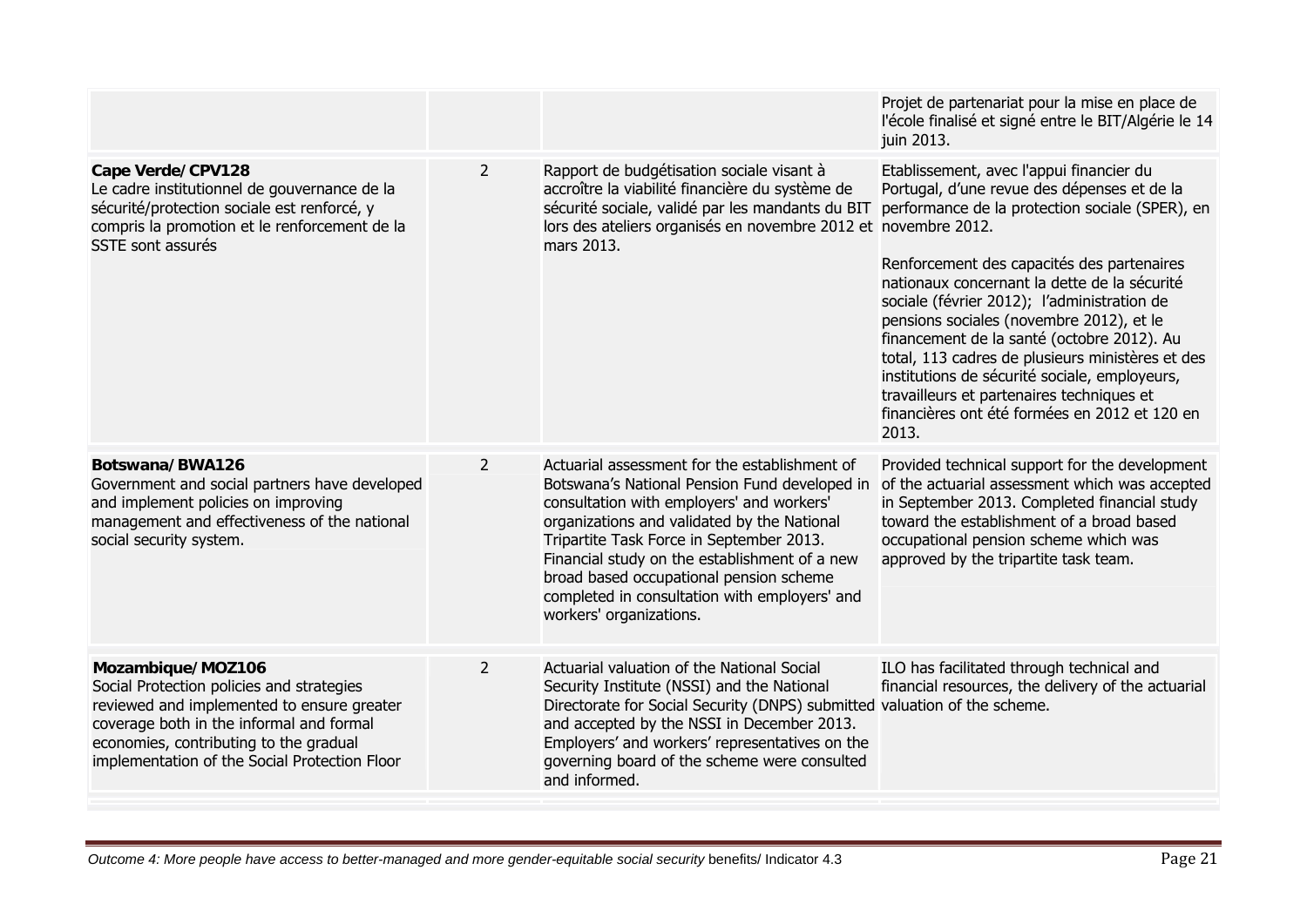| South Africa/ZAF177<br>Improved access to better managed social<br>security benefits                  | 3              | 31 officials from government and social partners Provided, within the framework of the MoU:<br>trained in social security issues through<br>capacity-building programmes in the framework - technical inputs into the design &<br>of Memorandum of Understanding (MoU) with<br>Wits University signed in 2013. The MoU<br>provides for cooperation in building and<br>strengthening the capacity of the constituents<br>on the governance and management of social<br>security. Also 15 students including government<br>officials registered in Masters programme.<br>The programmes include: A Certificate Training<br>Programme on Managing Social Security and<br>Pensions held annually for social security<br>experts/focal points representing Government,<br>Organized Labour; Business - Executive courses<br>on Social Security Management; and a Masters<br>degree on Social Security Management. | implementation of a 2 weeks Certificate<br>Programme on Managing Social Security and<br>Pensions attended by 25 officials (40% female)<br>from Government and the Social Partners in<br>2011/12; technical inputs into the design of a 1<br>week executive course entitled 'Costing &<br>Assessing: towards building national social<br>protection floors' (July 2013); co-organized and<br>subsidized the attendance of 6 government<br>officials (of whom 2 were female) and social<br>partners at this executive course;<br>- technical inputs into the design of a Masters<br>Degree on Social Security Management; and<br>provided the textbooks for the Degree course<br>from its Quantitative Methods in Social<br>Protection Series (15 students including<br>Government Officials are registered with the<br>Masters programme). |
|-------------------------------------------------------------------------------------------------------|----------------|--------------------------------------------------------------------------------------------------------------------------------------------------------------------------------------------------------------------------------------------------------------------------------------------------------------------------------------------------------------------------------------------------------------------------------------------------------------------------------------------------------------------------------------------------------------------------------------------------------------------------------------------------------------------------------------------------------------------------------------------------------------------------------------------------------------------------------------------------------------------------------------------------------------|-------------------------------------------------------------------------------------------------------------------------------------------------------------------------------------------------------------------------------------------------------------------------------------------------------------------------------------------------------------------------------------------------------------------------------------------------------------------------------------------------------------------------------------------------------------------------------------------------------------------------------------------------------------------------------------------------------------------------------------------------------------------------------------------------------------------------------------------|
| Swaziland/SWZ151<br>More people have access to better managed<br>and more equitable social security.  | $\overline{2}$ | Actuarial assessment of the conversion of the<br>Swaziland Provident Fund to the National Social<br>Insurance Pension Scheme developed,<br>submitted and accepted by the government with Social Insurance Pension Scheme (NSIPS). The<br>the consultation and involvement of employers<br>and workers organizations                                                                                                                                                                                                                                                                                                                                                                                                                                                                                                                                                                                          | Conducted a study in collaboration with<br>government on the conversion of the Swaziland<br>National Provident Fund (SNPF) to the National<br>study provided recommendations for transitional<br>arrangements and assessed the financial<br>sustainability of the new NSIPS.                                                                                                                                                                                                                                                                                                                                                                                                                                                                                                                                                              |
| <b>Arab States</b>                                                                                    |                |                                                                                                                                                                                                                                                                                                                                                                                                                                                                                                                                                                                                                                                                                                                                                                                                                                                                                                              |                                                                                                                                                                                                                                                                                                                                                                                                                                                                                                                                                                                                                                                                                                                                                                                                                                           |
| Jordan/JOR105<br>Improved capacity of constituents to implement<br>and manage social security schemes | $\overline{2}$ | Actuarial valuation of the Social Security<br>Corporation (SSC) submitted and accepted by<br>the SSC in March 2013. Employers' and workers' actuarial techniques.<br>representatives on the governing body of the<br>scheme were consulted.                                                                                                                                                                                                                                                                                                                                                                                                                                                                                                                                                                                                                                                                  | Prepared the 7th actuarial review of the SSC<br>and provided capacity building of SSC staff on<br>Assistance provided for the establishment of the                                                                                                                                                                                                                                                                                                                                                                                                                                                                                                                                                                                                                                                                                        |
|                                                                                                       |                | A Tripartite SPF Advisory Board established by                                                                                                                                                                                                                                                                                                                                                                                                                                                                                                                                                                                                                                                                                                                                                                                                                                                               | Tripartite SPF Advisory Board and Terms of                                                                                                                                                                                                                                                                                                                                                                                                                                                                                                                                                                                                                                                                                                                                                                                                |

*Outcome 4: More people have access to better-managed and more gender-equitable social security benefits/ Indicator 4.3* Page 22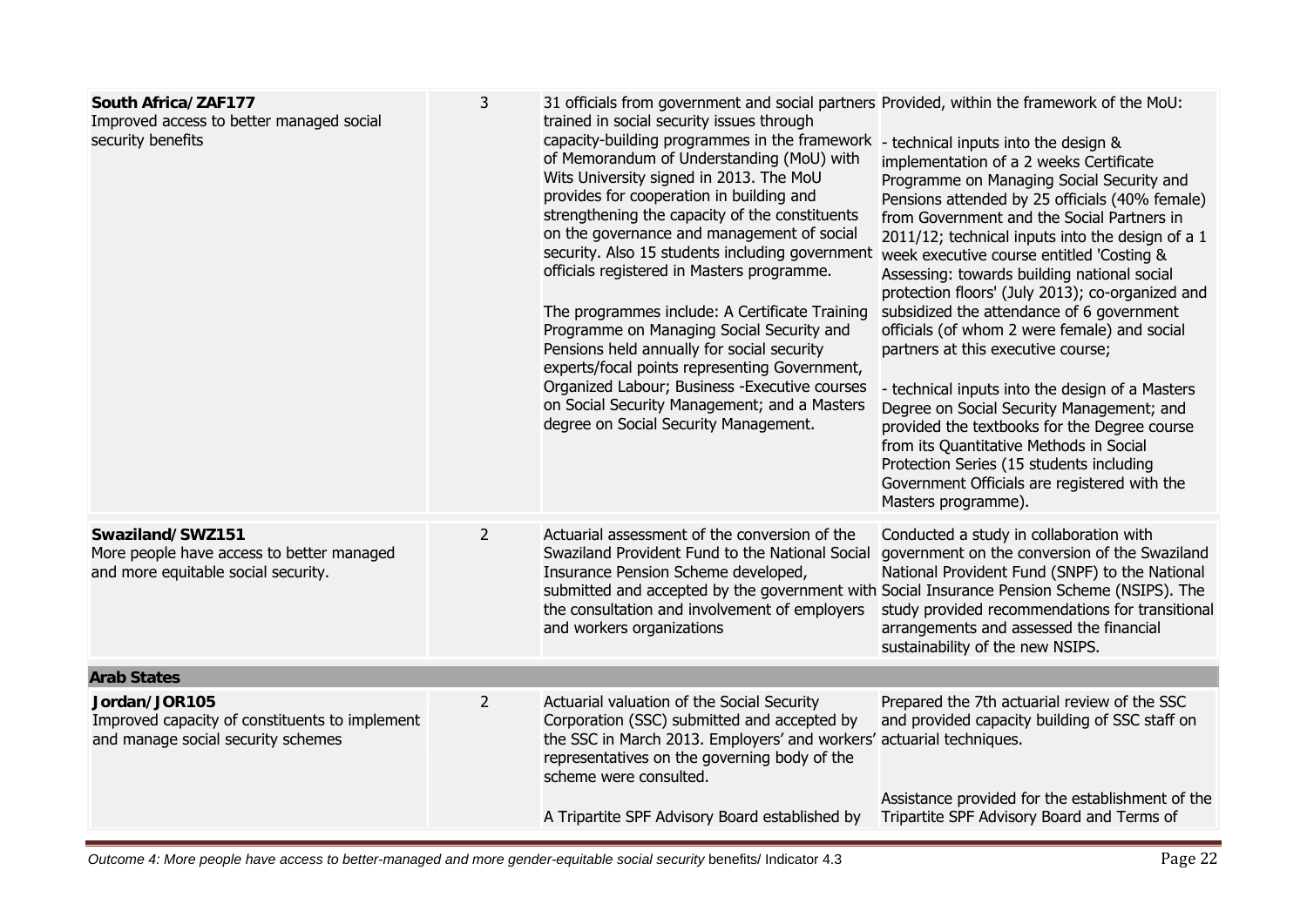|                                                                                                                                                             |                | the Prime Minister in September 2012.<br>Social Protection Floor (SPF) cost assessment<br>endorsed by Tripartite SPF Advisory Board<br>(December 2013).                                                                                                                                                                                                                                 | Reference of the Board were drafted by the<br>Office and adopted by newly established Board.<br>A comprehensive study on the establishment of<br>a national SPF (including costing study and<br>finding the fiscal space) was carried out and<br>presented to the Tripartite SPF Advisory Board<br>(December 2013).<br>An awareness strategy around the SPF<br>developed and implemented (December 2013).                                                                                                                                                                                                                                                                                                                                                                         |
|-------------------------------------------------------------------------------------------------------------------------------------------------------------|----------------|-----------------------------------------------------------------------------------------------------------------------------------------------------------------------------------------------------------------------------------------------------------------------------------------------------------------------------------------------------------------------------------------|-----------------------------------------------------------------------------------------------------------------------------------------------------------------------------------------------------------------------------------------------------------------------------------------------------------------------------------------------------------------------------------------------------------------------------------------------------------------------------------------------------------------------------------------------------------------------------------------------------------------------------------------------------------------------------------------------------------------------------------------------------------------------------------|
| Lebanon/LBN153<br>Strengthened national capacities to ensure<br>adequate and sustainable social security<br>benefits and to extend social security coverage | $\overline{2}$ | Actuarial valuation to convert the existing End-<br>of-service-indemnity scheme of the National<br>Social Security Fund (NSSF) into a pension<br>scheme providing pensions to private sector<br>workers in case of old-age disability and death,<br>approved by the tripartite stakeholders from the<br>Board of the NSSF on 20 May 2013.                                               | Office developed actuarial valuation, provided<br>policy advice and organized an actuarial study<br>mission in 2013 followed by a round-table in<br>May 2013. The purpose was to present the<br>findings of the actuarial study and discuss with<br>tripartite stakeholders from Lebanon the<br>different policy options and recommendations<br>arising from the actuarial valuation with a view<br>to supporting informed policy decision making<br>concerning the reform of the End-of-service<br>scheme into a pension scheme.<br>The legislation for this scheme which is under<br>development is based on this actuarial valuation<br>and ILO policy and legal advice. Upon ILO's<br>strong recommendation, disability and survivors'<br>pensions are included in the scheme |
| <b>Asia and the Pacific</b>                                                                                                                                 |                |                                                                                                                                                                                                                                                                                                                                                                                         |                                                                                                                                                                                                                                                                                                                                                                                                                                                                                                                                                                                                                                                                                                                                                                                   |
| Cambodia/KHM226<br>Increased quality and coverage of social<br>protection, particularly among vulnerable groups                                             | 2, 3           | Social protection expenditure and performance<br>review (SPER), costing of National Social<br>Protection Strategy (NSPS), and an action plan<br>towards integrated employment and social<br>protection policies developed, in consultation<br>with employers' and workers' organizations in<br>2011 and 2012. The final publications endorsed<br>by Cambodian constituents, among which | Produced the SPER and costing of the NSPS and<br>an action plan on the extension of social<br>protection and promotion of employment;<br>organized a number of tripartite workshops and<br>national consultations (January 2012; March<br>2012; May 2012) to review the documents.<br>This contribution was part of the ILO-EU project<br>on Improving Social Protection and Promoting                                                                                                                                                                                                                                                                                                                                                                                            |

**Outcome 4: More people have access to better-managed and more gender-equitable social security benefits/ Indicator 4.3** Page 23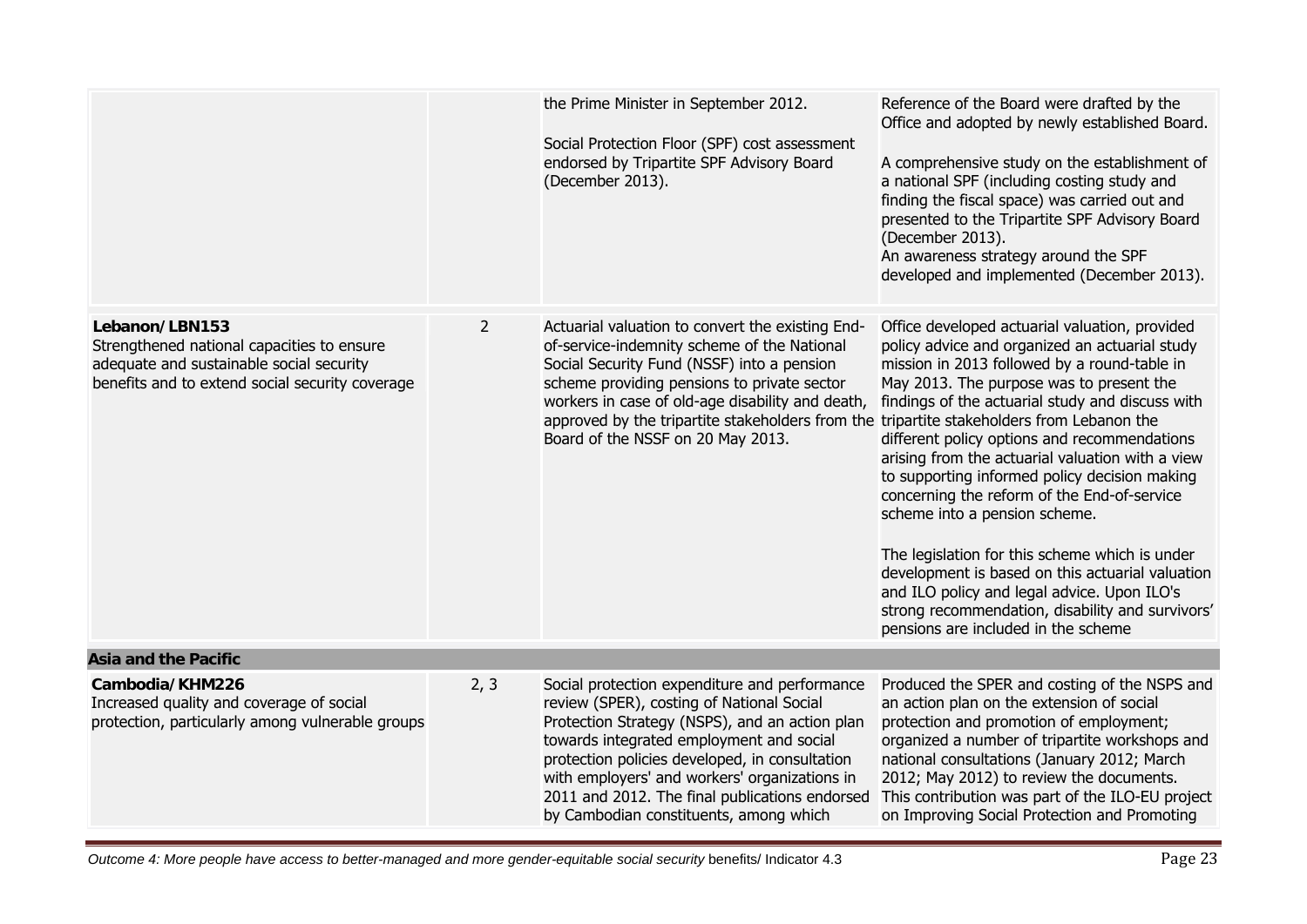|                                                                                                                                                            |                | Council for Agricultural and Rural development<br>(CARD); Ministry of Labour and Vocational<br>Training (MOLVT) and the National Social<br>Security Fund (NSSF), and launched on 28 May<br>2013, in Siem Reap, Cambodia.                                                                                                                                                                                                                                                | Employment (2010-2012). The Office organized,<br>in cooperation with the Royal Government of<br>Cambodia, the workshops, agenda and technical<br>content, provided technical and financial<br>resources, and mobilized resource persons.<br>At least 120 officials employed in social security<br>government agencies, employers' and workers'<br>organisations and academic institutions had<br>their capacity strengthened at various technical<br>workshops within the framework of the ILO-EU<br>project.<br>Capacity building events were held within the<br>framework of the ILO-EU project. The ILO<br>organized also special training in Social<br>protection for the members of Cambodia's inter-<br>ministerial taskforce on social protection. |
|------------------------------------------------------------------------------------------------------------------------------------------------------------|----------------|-------------------------------------------------------------------------------------------------------------------------------------------------------------------------------------------------------------------------------------------------------------------------------------------------------------------------------------------------------------------------------------------------------------------------------------------------------------------------|-----------------------------------------------------------------------------------------------------------------------------------------------------------------------------------------------------------------------------------------------------------------------------------------------------------------------------------------------------------------------------------------------------------------------------------------------------------------------------------------------------------------------------------------------------------------------------------------------------------------------------------------------------------------------------------------------------------------------------------------------------------|
| China/CHN302<br>Social security policies and schemes to provide<br>basic social security benefits for all are improved<br>and become more gender-equitable | 3              | 70 social security experts / senior managers<br>were trained in May 2013 in the framework of<br>an agreement between The Social Security<br>Capacity Building Centre (SSCBC) of the Ministry<br>of Human Resources and Social Security<br>(MOHRSS). The agreement, endorsed in 2013,<br>seeks to strengthen the institutional capacity of<br>both the SSCBC as the training provider and the<br>Social Insurance Administration and its agencies<br>with 150,000 staff. | The first set of training curricula developed in<br>2013 and social security experts / senior<br>managers trained in 2013 in courses on<br>actuarial modelling and executive training on<br>social security issues.                                                                                                                                                                                                                                                                                                                                                                                                                                                                                                                                       |
| Thailand/THA251<br>Improving the existing social security systems -<br>bridging gaps of inequity                                                           | $\overline{2}$ | Sub-committee on Policy and Planning (under<br>the National Commission on Social Welfare)<br>endorsed on 12/02/2013 the social protection<br>assessment based national dialogue (ABND)<br>exercise towards a nationally defined social<br>protection floor. It was launched by the<br>Government on 10/05/2013.<br>The exercise involved consultation with social                                                                                                       | In the context of the ABND exercise, the Office<br>developed in collaboration with the government<br>within the framework of the UNPAF partnership,<br>an assessment matrix mapping the existing<br>social security schemes, identifying policy gaps<br>and implementation issues, and providing policy<br>recommendations; and a costing of social<br>protection provisions using the ILO Rapid<br>Assessment Protocol (RAP), methodology. The                                                                                                                                                                                                                                                                                                           |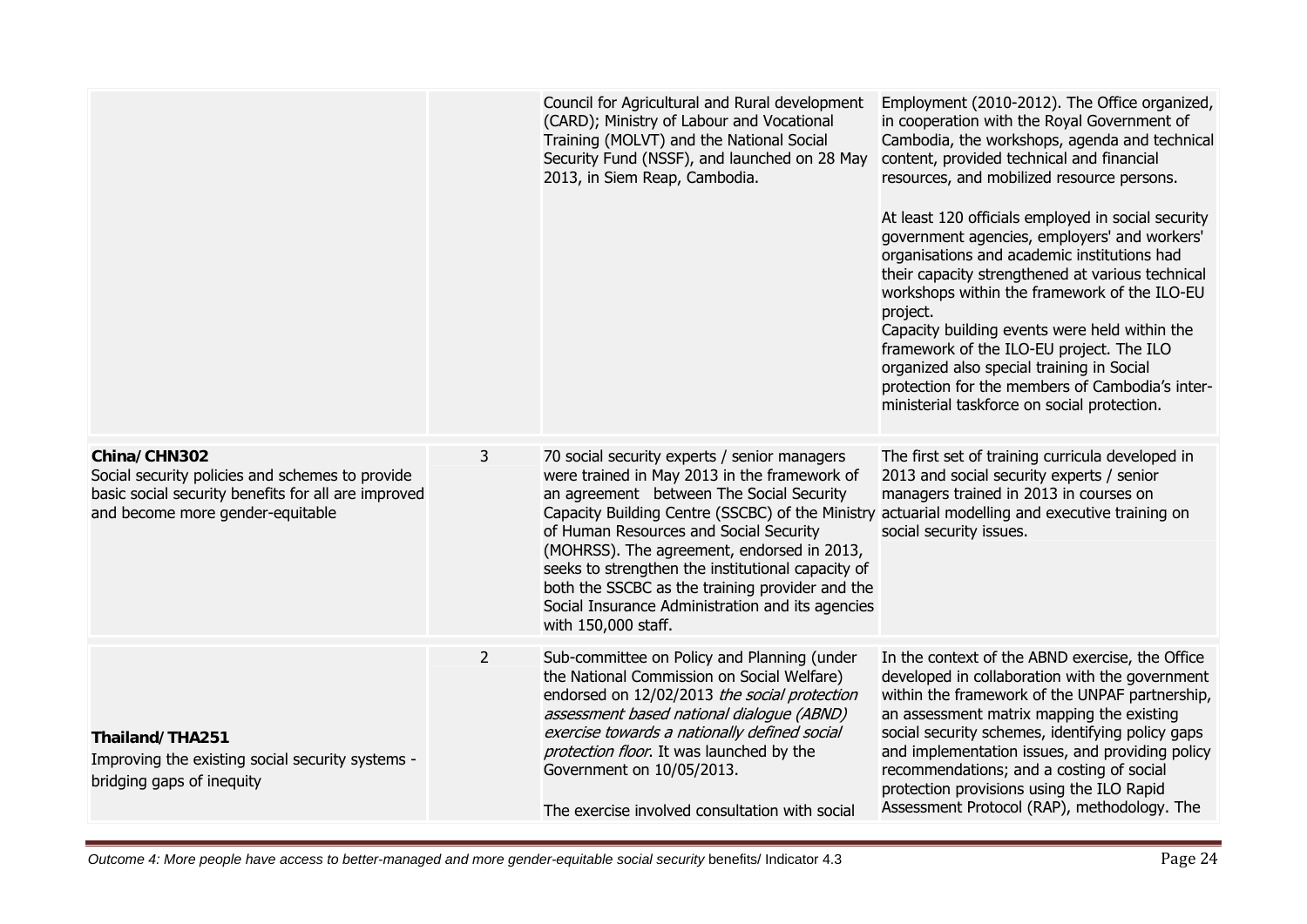|                                                                                                                                                                                  |                | partners and was conducted in the framework<br>of the United Nations Partnership Agreement<br>Framework (UNPAF).                                                                                                                                                                                                                                                   | Office produced most of the report. This paves<br>the way for future collaboration between the UN<br>Country Team in Thailand and the Royal Thai<br>Government for further supporting the<br>recommendations of the ABND report.<br>The Office facilitated the consultations with<br>social partners through national dialogue forums<br>in 2011 (August and November) and 2012<br>(February and March).<br>It also provided training to social partners and<br>stakeholders on the tool and methodology used.<br>Over 100 Thai constituents have been trained<br>through a series of technical training workshops<br>organized at national and regional levels in close<br>collaboration with the Faculty of Economics,<br>Chulalongkorn University.                                                                                                                     |
|----------------------------------------------------------------------------------------------------------------------------------------------------------------------------------|----------------|--------------------------------------------------------------------------------------------------------------------------------------------------------------------------------------------------------------------------------------------------------------------------------------------------------------------------------------------------------------------|---------------------------------------------------------------------------------------------------------------------------------------------------------------------------------------------------------------------------------------------------------------------------------------------------------------------------------------------------------------------------------------------------------------------------------------------------------------------------------------------------------------------------------------------------------------------------------------------------------------------------------------------------------------------------------------------------------------------------------------------------------------------------------------------------------------------------------------------------------------------------|
| Indonesia/IDN103<br>Improving social protection and access to<br>employment for all, (including informal<br>economy) without discrimination at the central<br>and regional level | $\overline{2}$ | The Social Protection Assessment Based<br>National Dialogue Towards a nationally defined<br>social protection floor (ABND) Report was<br>launched and endorsed by BAPPENAS (Ministry<br>of Planning and Development) on 6 December<br>costing estimates for future policy options for<br>the government to extend social security<br>coverage to uncovered groups. | The Office, in close collaboration with relevant<br>line ministries and the UN subworking group on<br>the social protection floor in Indonesia<br>conducted the ABND exercise including<br>consultations with social partners and other<br>2012. The report includes recommendations and stakeholders. In addition to consultations, focus<br>group discussions, literature reviews and<br>workshops were carried out; technical support<br>to the Government and constituents was<br>provided for activities related to pursuing the<br>policy recommendations included in the ABND<br>report, particularly workshops on the Single<br>Window Service (SWS) were organized.<br>The recommendations and cost projections<br>contained in the report were recognised by the<br>government as useful tools to inform on-going<br>policy discussions in the framework of the |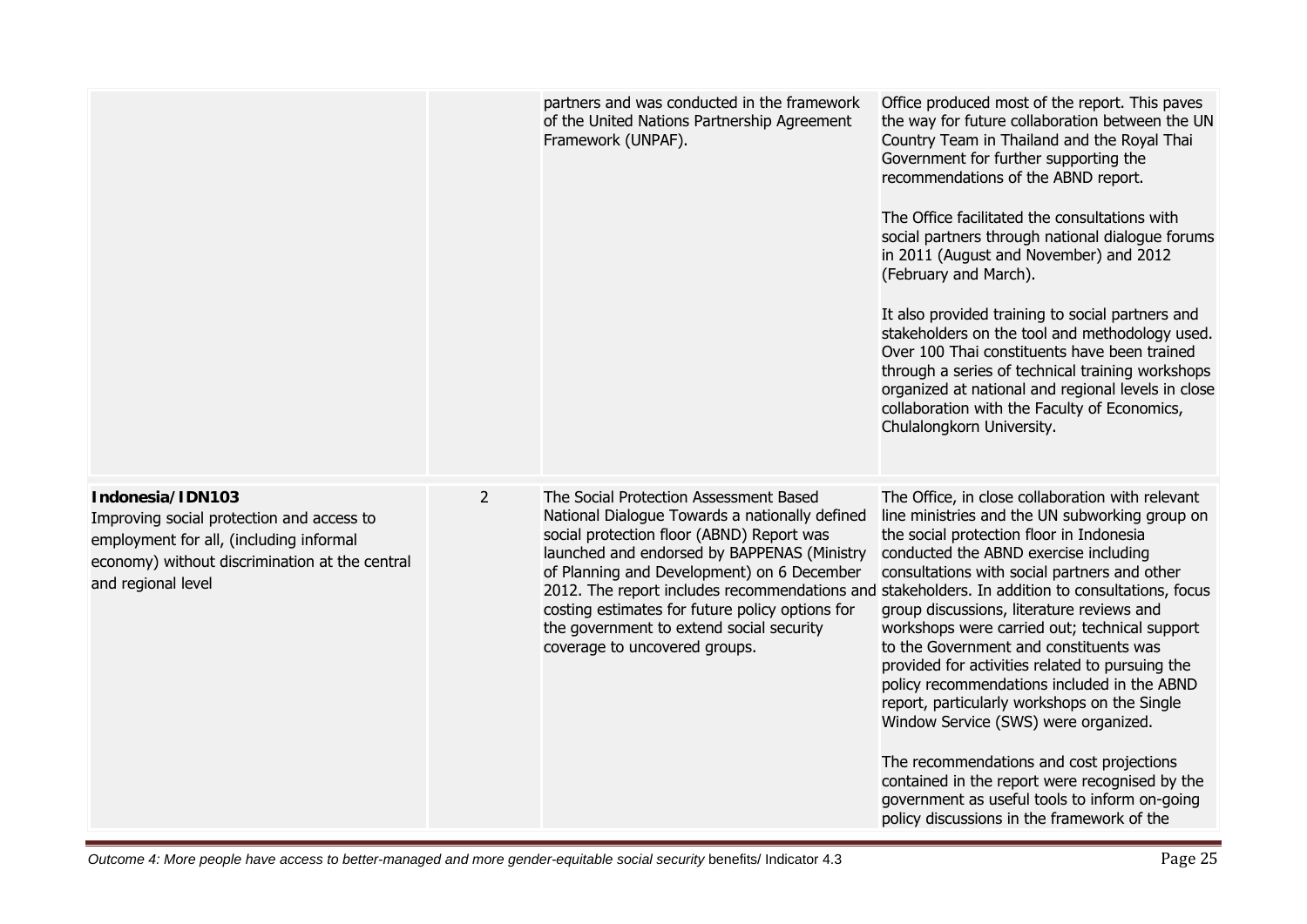|                                                                                                                                                             |              |                                                                                                                                                                                                                                                                                                                                                                                                                                                                                                                                                                      | implementation of the new social security law<br>(Sistem Jaminan Sosial Nasional, SJSN) as well<br>as the further extension of anti-poverty<br>programmes.<br>The Office also conducted capacity building<br>activities for social partners and stakeholders.<br>70 union leaders at the provincial level were<br>trained throughout the ABND process, in 2011<br>and 2012, and in four provinces (NTT, Maluku,<br>East Java and Maluku) so that they can<br>contribute to policy formulation notably in the<br>field of on-going social security reforms. |  |  |
|-------------------------------------------------------------------------------------------------------------------------------------------------------------|--------------|----------------------------------------------------------------------------------------------------------------------------------------------------------------------------------------------------------------------------------------------------------------------------------------------------------------------------------------------------------------------------------------------------------------------------------------------------------------------------------------------------------------------------------------------------------------------|------------------------------------------------------------------------------------------------------------------------------------------------------------------------------------------------------------------------------------------------------------------------------------------------------------------------------------------------------------------------------------------------------------------------------------------------------------------------------------------------------------------------------------------------------------|--|--|
| <b>Europe</b>                                                                                                                                               |              |                                                                                                                                                                                                                                                                                                                                                                                                                                                                                                                                                                      |                                                                                                                                                                                                                                                                                                                                                                                                                                                                                                                                                            |  |  |
| Poland/POL101<br>Strengthened capacity of constituents to<br>implement reform of the social security system<br>to improve coverage and adequacy of benefits | $\mathbf{1}$ | Legislation introducing changes in existing law<br>on social security pensions:<br>- adopted by Parliament on 1 May 2012 for<br>gradual equalization of retirement age for men<br>and women and introducing partial pensions for<br>those retiring before reaching legal retirement<br>age<br>- adopted by Parliament on 26 July 2013<br>extending effective retirement pension coverage experts' debates on 'How to secure decent<br>(contributions paid by the state budget) for self- income in old-age';<br>employed persons on maternity and parental<br>leave. | Work started already in 2011 and included:<br>- Series of extended advisory missions in 2011<br>and 2012 to advice Chancellery of the President<br>concerning pension and other social security<br>policies;<br>- Advice and comments to draft legislation<br>provided to the Chancellery of the President;<br>- Design of a series of publicly broadcasted<br>- Participation as panellist in three such debates<br>in 2011 and 2012;<br>- Published papers, articles and media<br>interviews.                                                            |  |  |
| <b>Americas</b>                                                                                                                                             |              |                                                                                                                                                                                                                                                                                                                                                                                                                                                                                                                                                                      |                                                                                                                                                                                                                                                                                                                                                                                                                                                                                                                                                            |  |  |
| Colombia/COL177                                                                                                                                             | 3            | Durante 2012-13, un grupo de 77 personas,                                                                                                                                                                                                                                                                                                                                                                                                                                                                                                                            | En el marco del Memorándum de Entendimiento                                                                                                                                                                                                                                                                                                                                                                                                                                                                                                                |  |  |
| Fortalecimiento institucional de los mandantes<br>para la promoción de un piso de protección<br>social                                                      |              | miembros de organizaciones de trabajadores,<br>empleadores, gobierno y otros actores<br>relevantes del sistema de seguridad social han                                                                                                                                                                                                                                                                                                                                                                                                                               | entre la Universidad Externado de Colombia y la<br>OIT suscripto en el 2009, la OIT es responsable<br>por el dictado de la materia "La seguridad social                                                                                                                                                                                                                                                                                                                                                                                                    |  |  |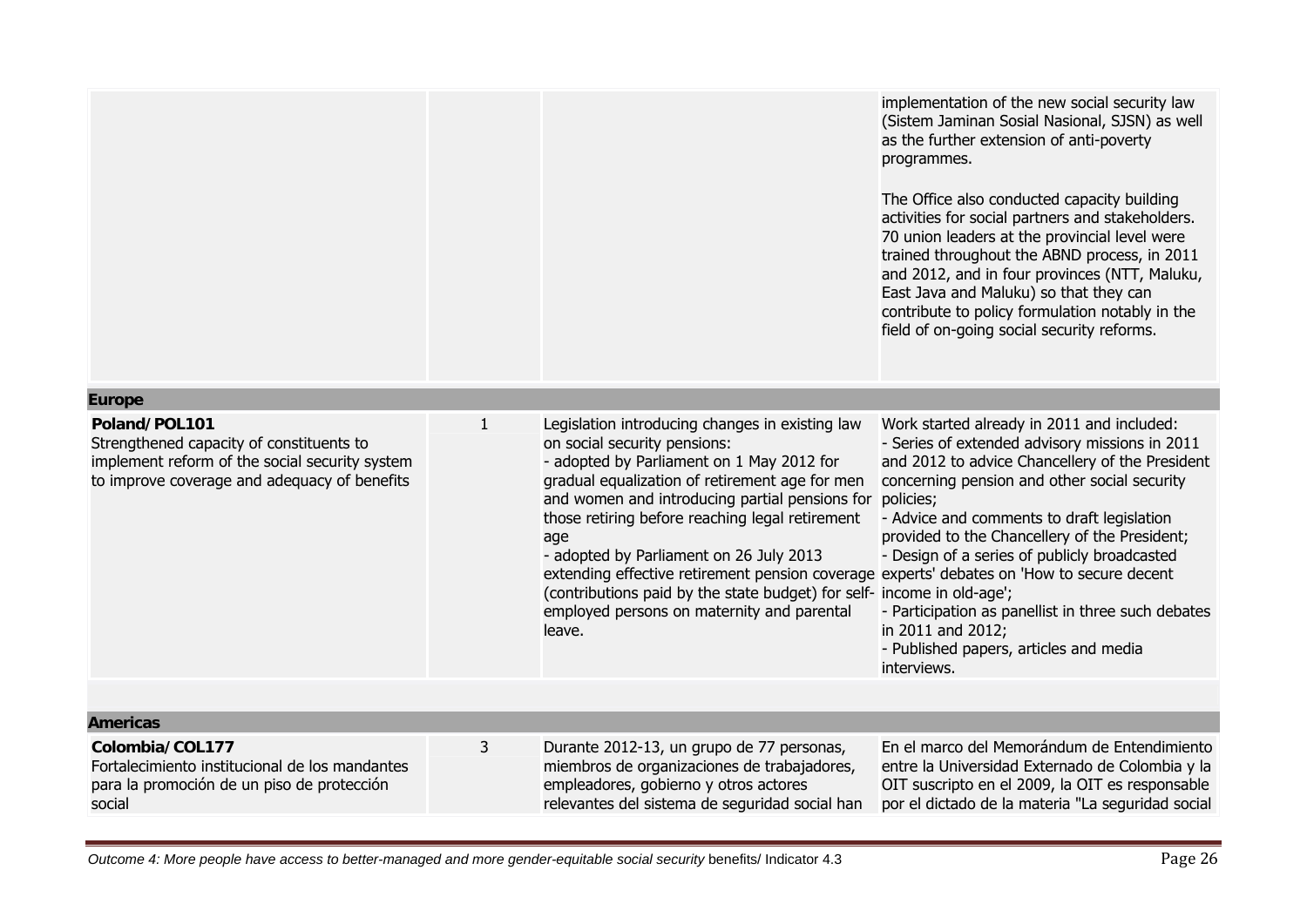|                                                                              |      | sido capacitadas en "La seguridad social en el<br>ámbito internacional" con la estrategia<br>bidimensional de OIT para la extensión de la<br>cobertura de Seguridad Social, en el marco del<br>Memorándum de Entendimiento entre la<br>Universidad Externado de Colombia y la OIT.<br>Conocimientos de los participantes reforzando<br>en materia de Seguridad Social, en especial el<br>Convenio sobre la seguridad social (norma<br>mínima), 1952 (núm. 102) y la Recomendación<br>sobre los pisos de protección social, 2012 (núm.<br>202), y desarrollando competencias para<br>evaluar y proponer políticas públicas con<br>relación a las distintas garantías que la política<br>del piso de protección social promueve.     | en el ámbito internacional". Bajo este marco, la<br>contribución de OIT para el fortalecimiento de<br>los mandantes para la promoción del piso de<br>protección social consistió en intervenciones<br>sobre el C.102 sobre normas mínimas de<br>seguridad social y la R.202 sobre los pisos de<br>protección social y la coordinación y producción<br>de reportes técnicos relacionados con los<br>temáticos objetos de estudio.                                                                                                                                                                                                                                                                                                                                                                                                                                                                                                                        |
|------------------------------------------------------------------------------|------|------------------------------------------------------------------------------------------------------------------------------------------------------------------------------------------------------------------------------------------------------------------------------------------------------------------------------------------------------------------------------------------------------------------------------------------------------------------------------------------------------------------------------------------------------------------------------------------------------------------------------------------------------------------------------------------------------------------------------------|---------------------------------------------------------------------------------------------------------------------------------------------------------------------------------------------------------------------------------------------------------------------------------------------------------------------------------------------------------------------------------------------------------------------------------------------------------------------------------------------------------------------------------------------------------------------------------------------------------------------------------------------------------------------------------------------------------------------------------------------------------------------------------------------------------------------------------------------------------------------------------------------------------------------------------------------------------|
| Perú/PER180<br>Se incrementa la capacidad institucional de<br><b>ESSALUD</b> | 2, 3 | EsSalud cuenta con lineamientos de un plan<br>para ampliar la cobertura de seguridad social de Social de Salud (EsSalud) con el desarrollo del<br>un estudio financiero actuarial sobre el Seguro<br>Social de Salud (EsSalud) ejecutado en 2012.<br>Las recomendaciones de políticas públicas<br>incluyeron la consulta con las organizaciones de<br>trabajadores y empleadores, a través de su<br>discusión en el seno del Consejo Directivo de<br>EsSalud, de representación tripartita.<br>A partir de las actividades de fortalecimiento<br>institucional desarrolladas por la OIT, EsSalud<br>cuenta con profesionales capacitados en temas<br>actuariales y en la utilización de los modelos del<br>estudio actuarial 2012. | La OIT proporcionó asistencia técnica al Seguro<br>los trabajadores independientes respaldados por Estudio financiero actuarial del Seguro Social de<br>Salud (EsSalud), de 2012. También proporciono<br>asistencia al Ministerio de Trabajo y Promoción<br>del Empleo ejecutando dos estudios que<br>permitieron concluir un diagnóstico respecto de<br>los trabajadores independientes y la seguridad<br>social y el impacto en EsSalud de propiciar una<br>afiliación obligatoria para los trabajadores<br>independientes y sus familias frente a distintas<br>contingencias y para el caso específico de la<br>contingencia enfermedad<br>La OIT ejecutó actividades específicas de<br>formación: doce funcionarios de la Gerencia<br>Central de Aseguramiento fueron formados en<br>técnicas actuariales y en la utilización de los<br>modelos actuariales de la OIT, estos últimos<br>utilizados para el estudio financiero actuarial de<br>2012. |